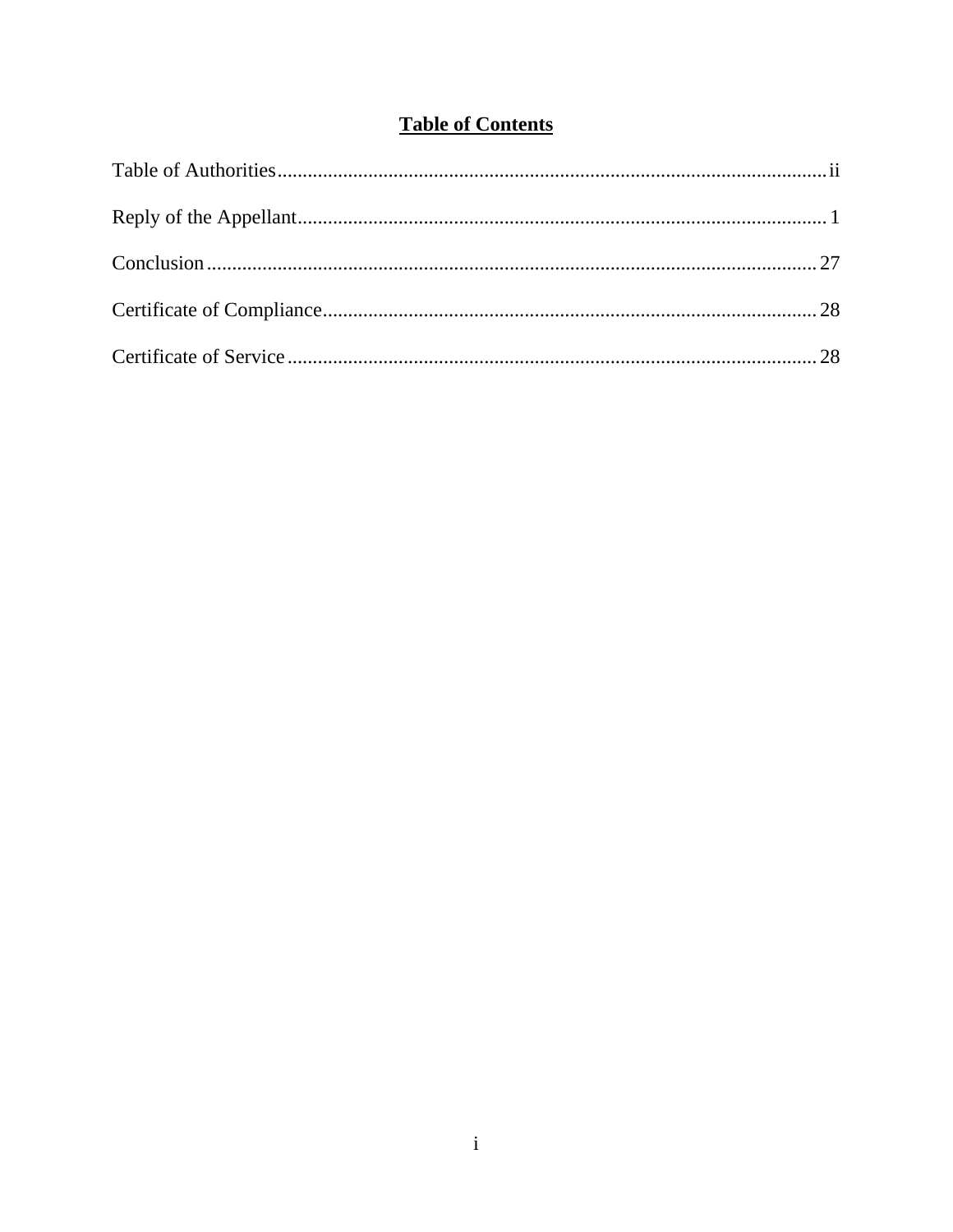### **Table of Authorities**

**Cases**

| Blaske v. Smith & Entzeroth, Inc., 821 S.W.2d 822 (Mo. banc 1991) 14  |
|-----------------------------------------------------------------------|
|                                                                       |
|                                                                       |
|                                                                       |
|                                                                       |
|                                                                       |
| City of Springfield v. Sprint Spectrum, L.P., 203 S.W.3d 177          |
|                                                                       |
|                                                                       |
|                                                                       |
|                                                                       |
|                                                                       |
|                                                                       |
| Gardner v. City of Cape Girardeau, 880 S.W.2d 652 (Mo. App. 1994)  19 |
|                                                                       |
|                                                                       |
| Heins Implement Co. v. Mo. Highway & Transp. Comm'n, 859 S.W.2d 681   |
|                                                                       |
|                                                                       |
|                                                                       |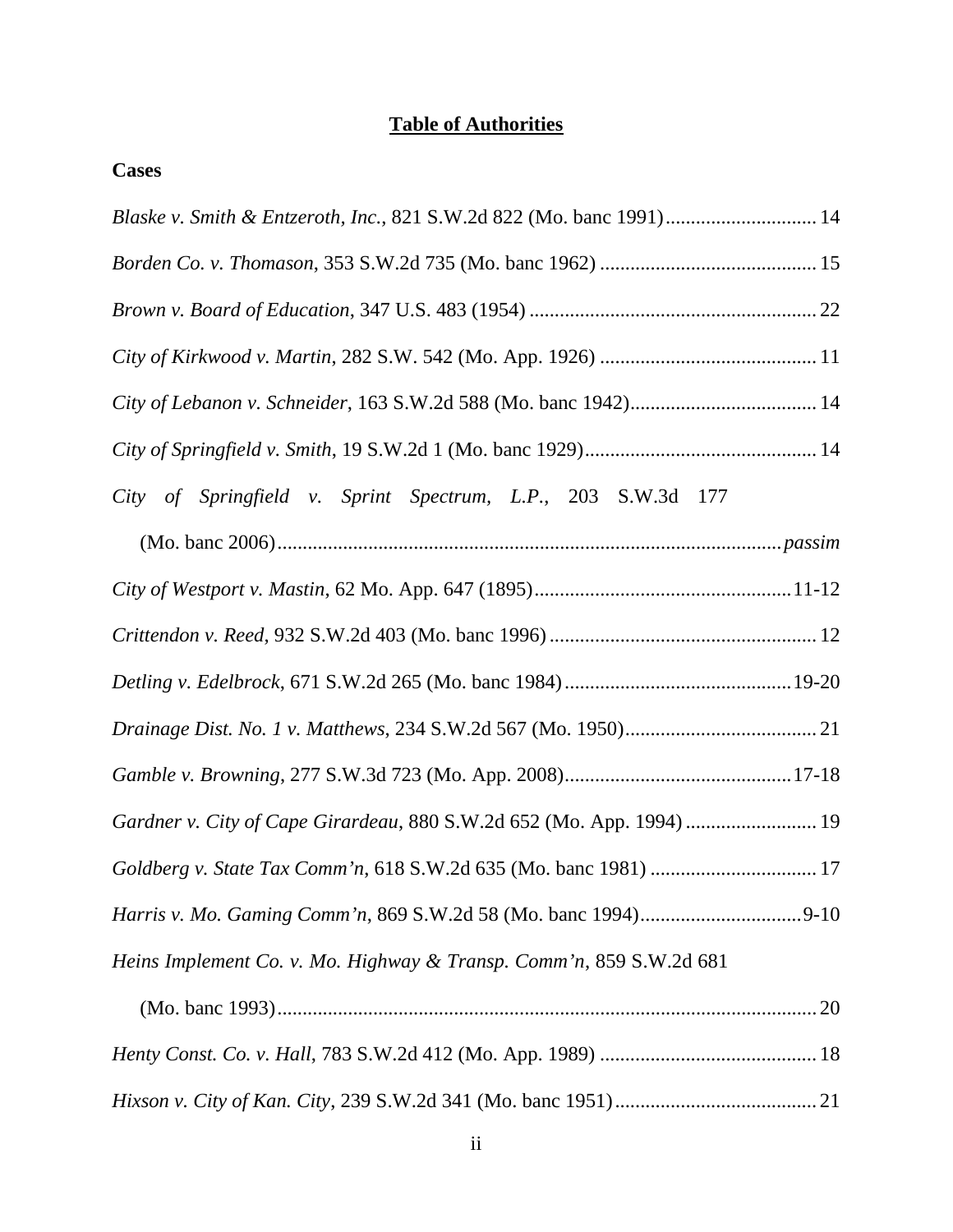| Jefferson County Fire Prot. Dists. Ass'n v. Blunt, 205 S.W.3d 866        |
|--------------------------------------------------------------------------|
|                                                                          |
|                                                                          |
| Knowlton v. Ripley County Mem. Hosp., 743 S.W.2d 132 (Mo. App. 1988)  21 |
|                                                                          |
|                                                                          |
|                                                                          |
|                                                                          |
|                                                                          |
|                                                                          |
|                                                                          |
| Sch. Dist. of Riverview Gardens v. St. Louis County, 816 S.W.2d 219      |
|                                                                          |
|                                                                          |
|                                                                          |
|                                                                          |
|                                                                          |
|                                                                          |
|                                                                          |
|                                                                          |
|                                                                          |
|                                                                          |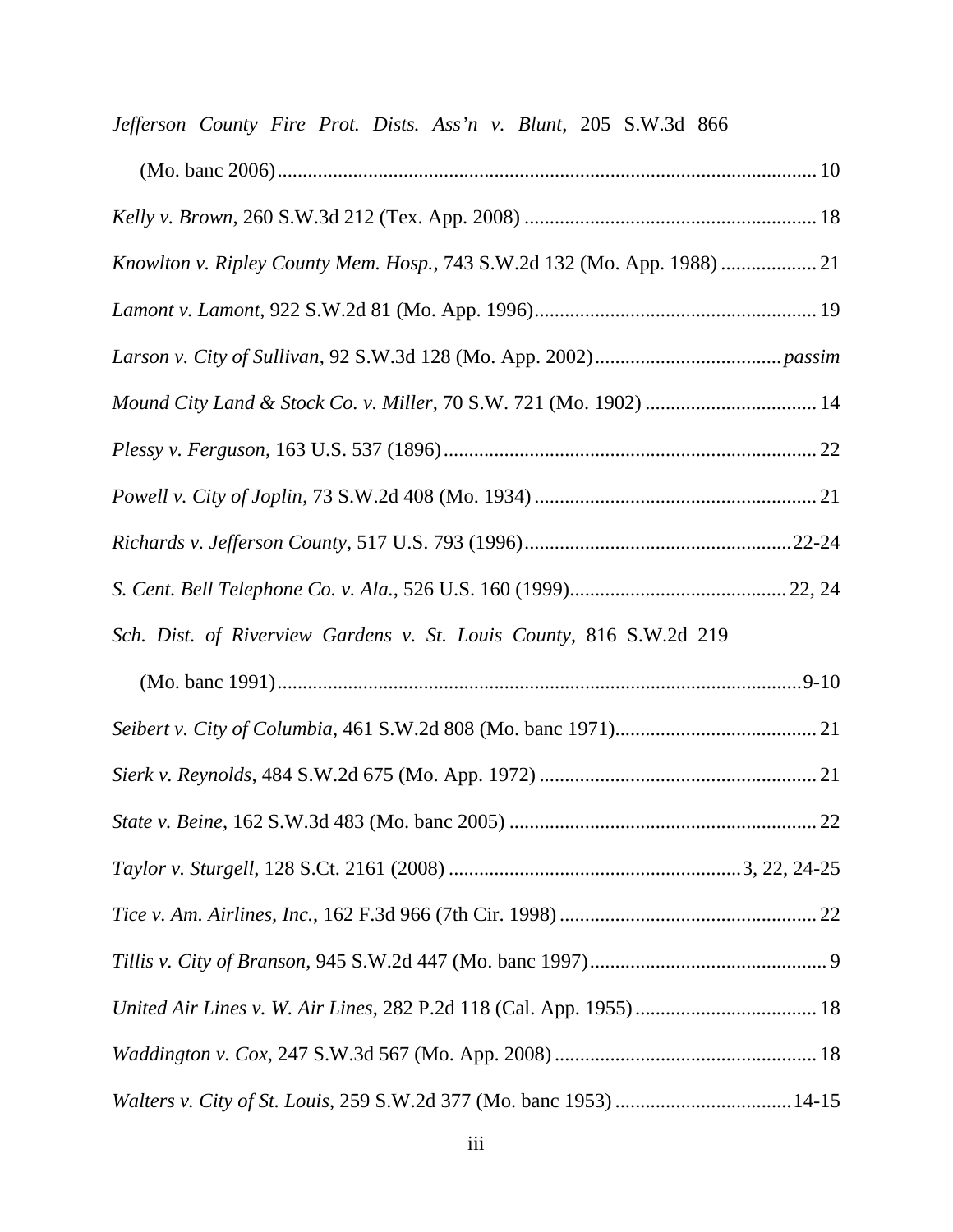### **Constitution of Missouri**

| <b>Revised Statutes of Missouri</b>        |
|--------------------------------------------|
|                                            |
|                                            |
|                                            |
|                                            |
|                                            |
| <b>Supreme Court Rules</b>                 |
|                                            |
|                                            |
| <b>City of Sullivan Code of Ordinances</b> |
|                                            |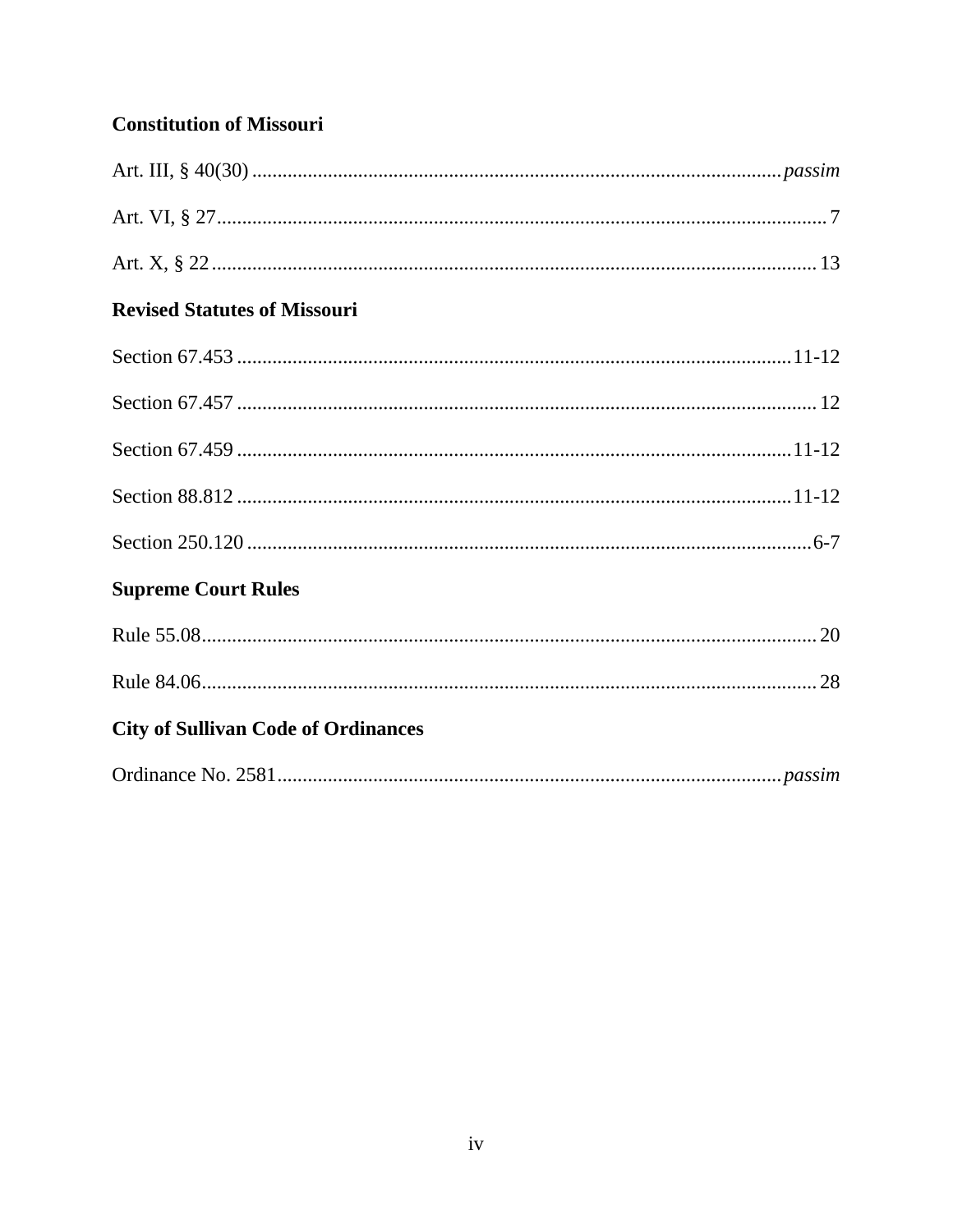#### **Reply of the Appellant**

In her opening brief, Appellant Judith Sites explained how City of Sullivan Ordinance No. 2581's carving out a specific geographical subclass from its general class of all new sewer connectors in Sullivan, which it charges 750% more to receive the same permission, materials, and service as the general class, violates Mo. Const. art. III, § 40(30) (the "Special Laws Clause"). The subclass is facially special, and the City lacks a substantial justification for enacting it, rather than a general law applying to all new sewer connectors in Sullivan.

In response, the City argues because Missouri law allows it to impose sewer connection fees and imposes a "mandatory duty" on it to impose those fees so as to repay any outstanding sewer revenue bonds, it has unfettered discretion to create a geographically and historically fixed sewer connection fee subclass. It argues the higher sewer connection fee, to which it seeks to hold Ms. Sites, is tied to repaying the revenue bonds it issued to construct the new sewer. It states its need to repay the revenue bonds is a "reasonable basis" for its subclass, curing any specialness. It says because only new connectors in the subclass's area are subject to the \$3,750 higher fee, the subclass includes all similarly-situated persons and cannot be special. Finally, it argues the subclass is analogous to individualized assessments for public improvements.

The City's arguments are without merit. No evidence in the record establishes \$3,750 fee subclass is tied to the existence of the City's sewer revenue bonds or is connected in any greater way to repaying the bonds than any other sewer charges in Sullivan. The subclass will not sunset when the revenue bond is repaid. While Chapter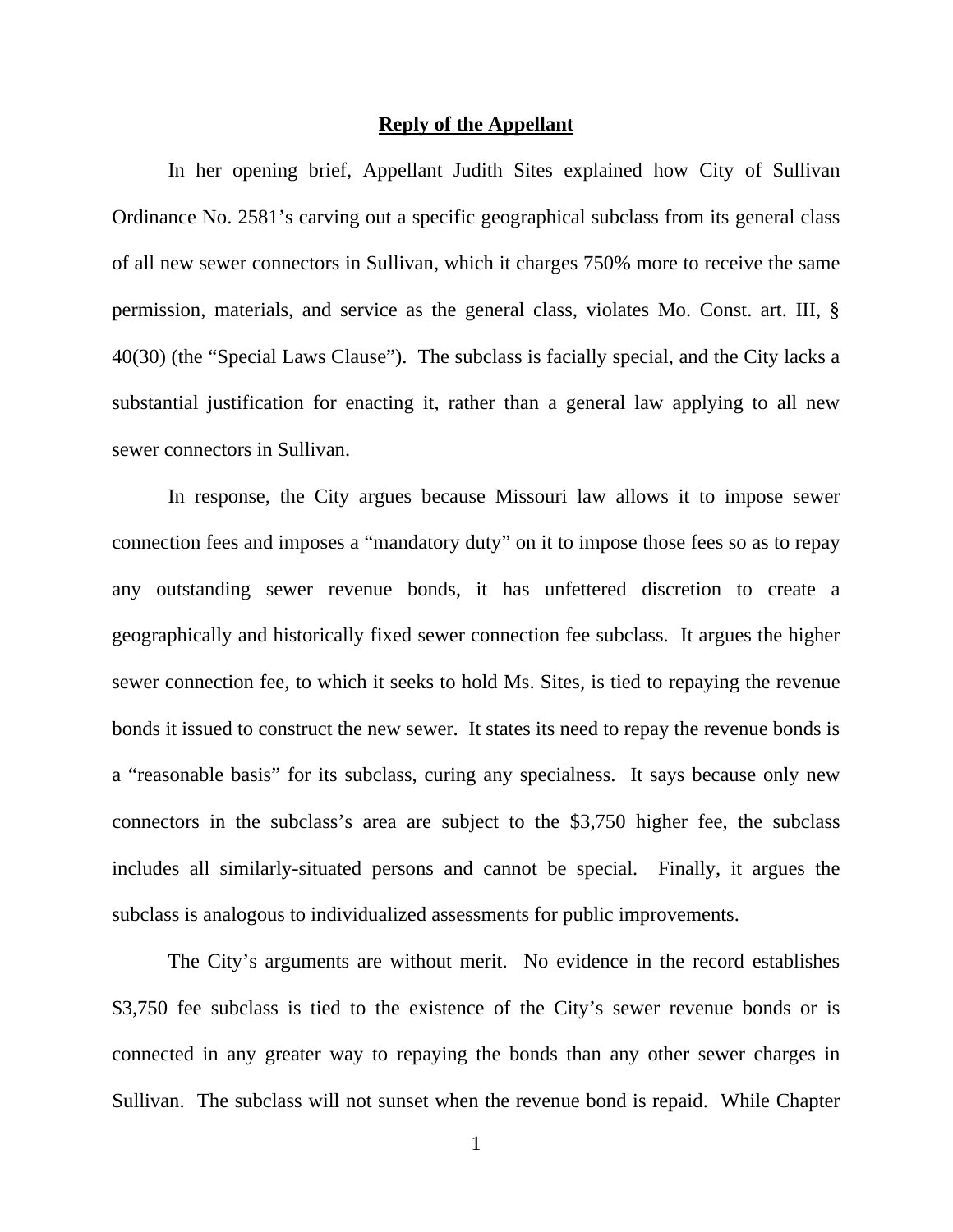250, R.S.Mo., does require the City to repay its sewer revenue bonds through fees and charges, even if the connection fee were tied to the existence of the bonds, the City can do so in a general law without creating a special, fixed subclass.

Individualized tax assessments are general laws bearing no resemblance to the City's ordinance. The ordinance does not individualize all the City's sewer connection fees based on the costs of construction, but rather sets a blanket, permanent, 750% higher fee for new sewer connectors in a particular geographical area to receive the same materials and permission as all others. Whatever the City's rationale for imposing the higher connection permit fee, a general law could have sufficed to meet the ordinance's purpose.

The City also responds that *res judicata* by "virtual representation" bars Ms. Sites from litigating her Special Laws Clause claim, due to the case of *Larson v. City of Sullivan*, 92 S.W.3d 128 (Mo. App. 2002). The City admits Ms. Sites was not a party in *Larson*, and *Larson* concerned no claim involving the Special Laws Clause.

The City's attempt now to inject *res judicata* into this case is improper. *Res judicata*, an affirmative defense, must be pleaded specifically before the trial court and cannot be raised for the first time on appeal. The City did not raise *res judicata* at any time below. Its pleadings referred only to collateral estoppel, an entirely different theory. Moreover, the trial court denied the City's affirmative defenses and reached the merits of Ms. Sites's Constitutional claim. Because the City did not cross-appeal that denial, it cannot now reassert any of its denied affirmative defenses.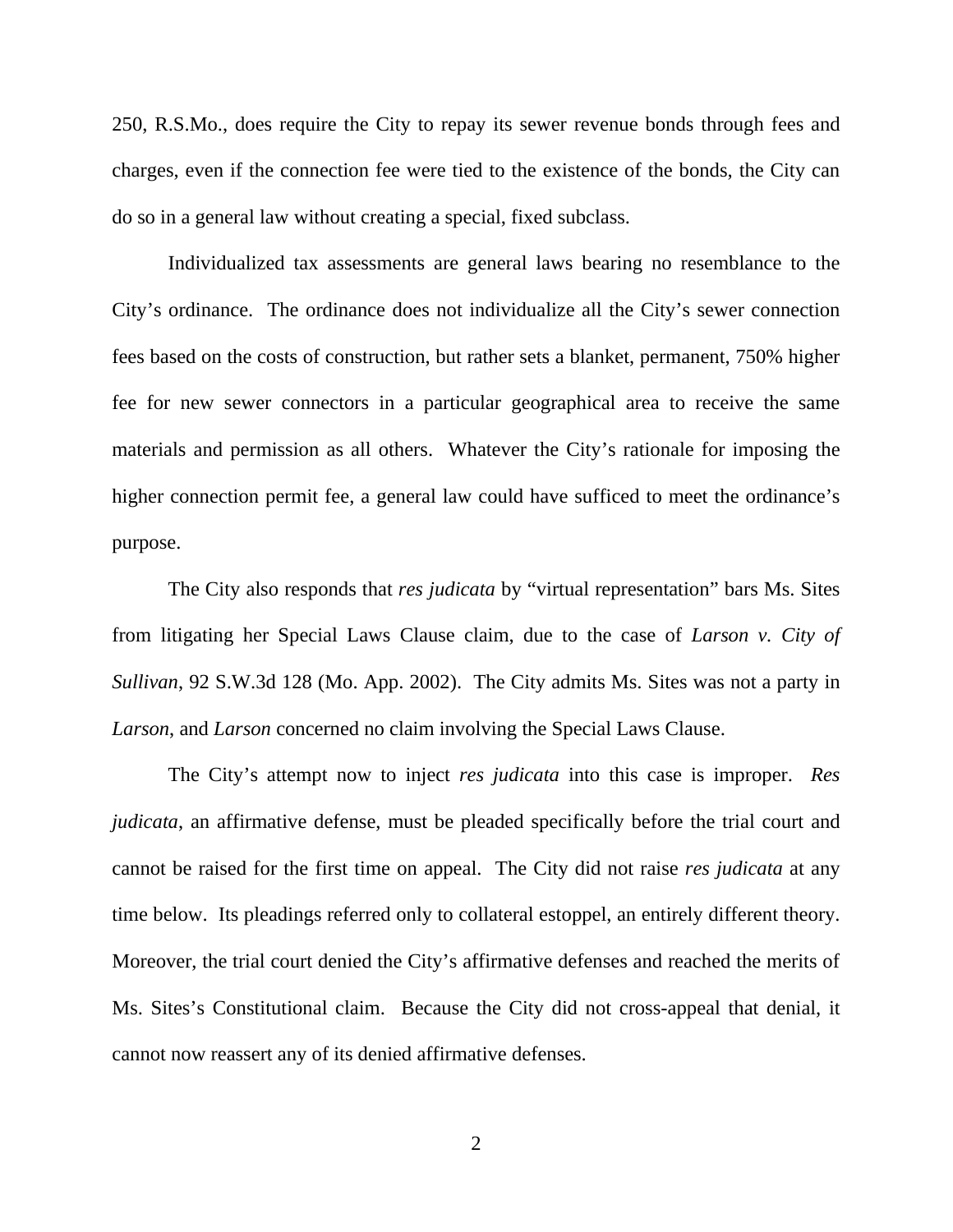Even if the City could raise *res judicata* by "virtual representation," its argument fails under modern Due Process principles. Today, with established, codified procedures for class actions, a litigant cannot be bound by a non-class-action judgment to which she was not a party – either for claims raised in the earlier case or not. In three recent unanimous decisions, the Supreme Court of the United States held binding a litigant to a previous non-class-action judgment to which she was not a party violates Due Process. The Court finally abolished federal virtual representation for good in *Taylor v. Sturgell*, 128 S.Ct. 2161 (2008), because it violates Due Process. If Missouri's doctrine of virtual representation somehow still is what the City purports, this Court, too, should abolish it.

### **I. The ordinance's \$3,750 fee subclass violates the Special Laws Clause.**

Missouri's two-part Special Laws Clause analysis is this: (1) does the challenged law single out a fixed (i.e. close-ended) subclass, and (2), if so, is there a substantial justification for enacting a special law, rather than a general law (Br. of Appellant 15).

In her opening brief, Ms. Sites established the ordinance's subclass of new sewer connectors in post-1996 sewered areas, charged 750% more for the same permission and materials than those in the rest of Sullivan, is close-ended and thus facially special because it is based on immutable characteristics of historical and geographic facts. She further showed the City can have no substantial justification – which is more than merely a reasonable basis – for using a special subclass rather than one general class.

The City's counterarguments do not tenably refute any of this. The 750% higher fee subclass in Ordinance No. 2581 to which the City seeks to hold Ms. Sites is an unconstiutional special law where a general law could have been made applicable.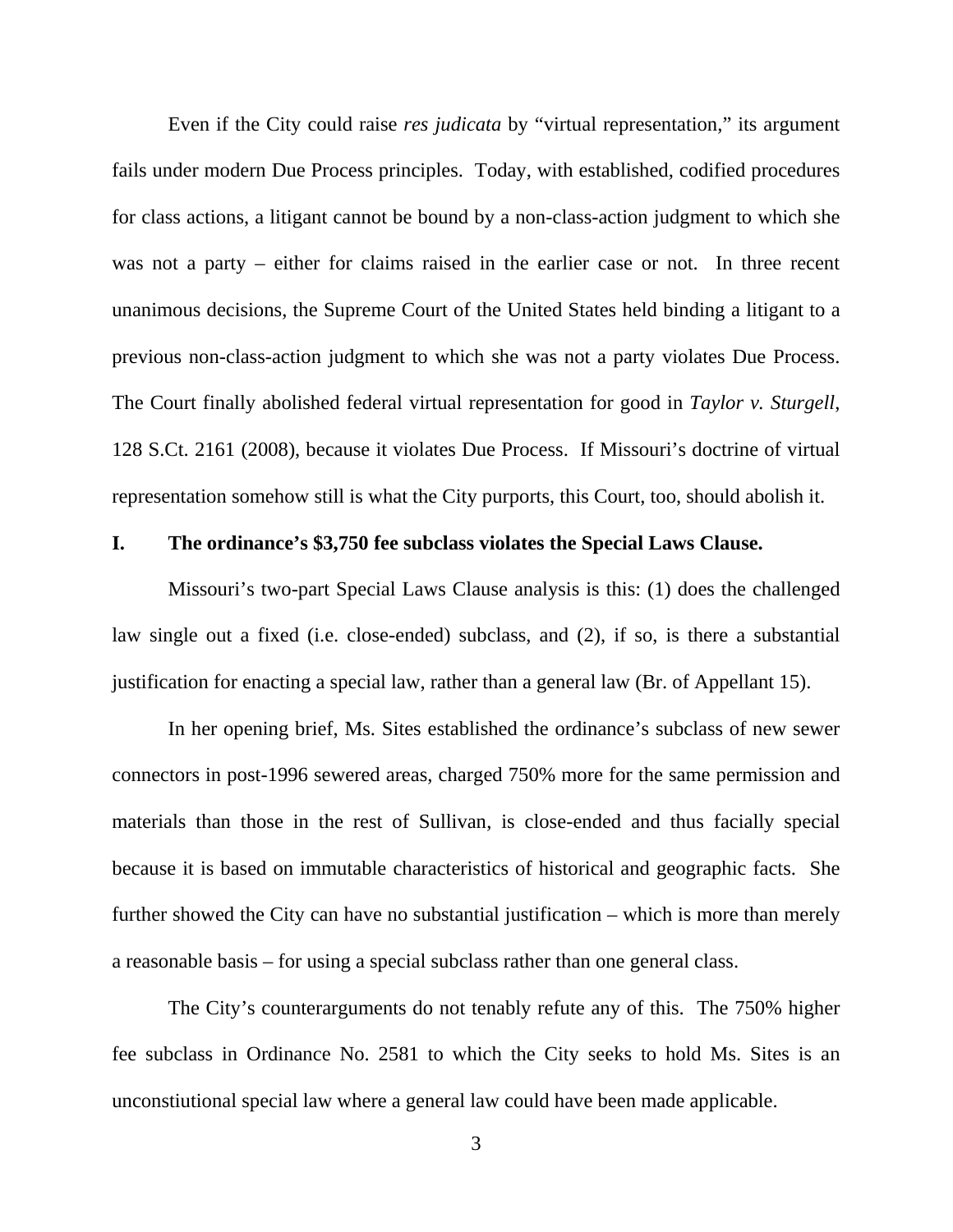# **A. There is no evidence that the \$3,750 sewer connection fee is tied to repaying the City's 1996 revenue bond.**

The City spends the first part of its argument detailing the revenue bonds it issued to construct the 1996 addition to its sewer system, which it chose to repay from "the Net revenues of the sewer system," including "a monthly user fee paid by all users based on water usage and a connection fee to be paid by the properties connecting to the system for the first time," as the law allows (Br. of Respondent 9-12). It has "pledged all revenue from the sewer system … to pay the principal and interest on the revenue bonds" (Br. of Respondent 12) (emphasis in the original).

Ms. Sites takes no issue with these general statements. She explained as much in her opening brief (Br. of Appellant 26-27). But then, without any citation to the record, the City states the purpose of "the connection fees at issue" in this case  $-$  i.e. the 750% higher fee subclass – is specifically to repay "the principal and interest of the revenue bonds issued for construction of the new sewer system," as if other sewer revenues do not (Br. of Respondent 11). But it already had stated *all* sewer fees and charges in Sullivan go to this same end.

Ordinance No. 2581 is a single ordinance with a single purpose: to set the manner of obtaining permission to connect to the City's sewer system. All the evidence was that this permission and its corresponding materials are the same for all new sewer connectors in Sullivan, regardless of where in the town they live.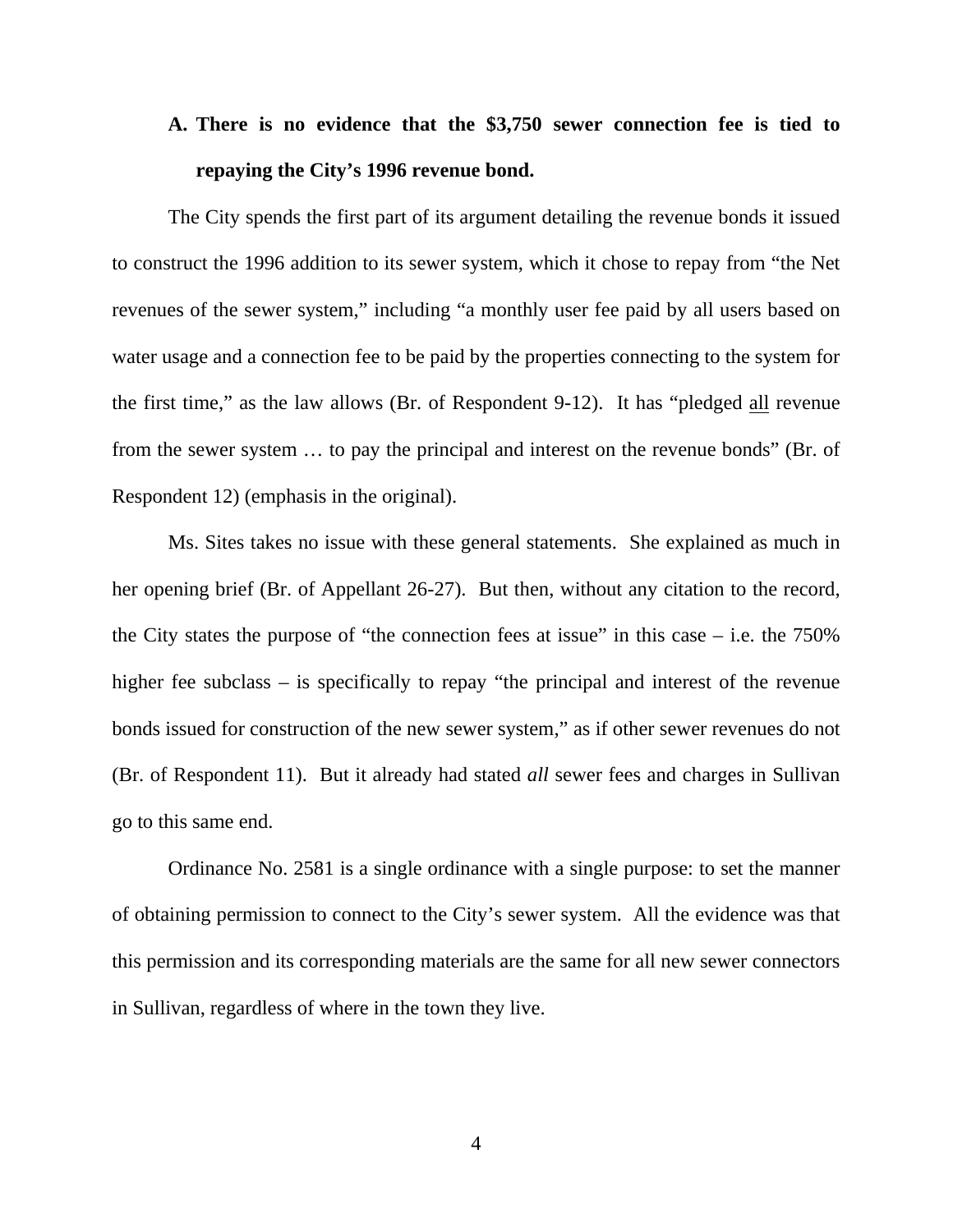The City ignores this entirely. Instead, it pretends as if the ordinance's special, post-1996 subclass is some separate, independent ordinance with some specifically-stated purpose to repay revenue bonds, as if none of its other sewer revenues do so.

But Ordinance No. 2581 mandates one "written permit" authorizing a person to connect his property to the sewer system, regardless of location (Appendix to Br. of Appellant A32-33, § 1). New connectors in both the post-1996 subclass and the rest of town face the same application  $(\S$  3), indemnification of the City  $(\S$  4), rules for connecting (§§ 5-10), required inspection (§ 11), required warnings during construction (§ 12), and construction licensing requirements (§ 13). The permission to connect, sewer taps, and connection materials themselves are the same (Tr. 38-40). Only one single thing differs between the general class of all new connectors in Sullivan and the post-1996 subclass: the fee charged for the permit (§ 2).

On cross-examination, the City's Code Administrator, Dan King, was asked, "If Ms. Sites were to pay the City \$3,750.00 for the tap would she get anything more or anything different than a resident would receive in the area, the other areas in Sullivan that are not part of this particular project, the \$500.00 tap areas?" (Tr. 40). He responded:

- A. No, sir, she gets the connection fee.
- Q. Same connection as in the other areas?
- A. That's correct.

(Tr. 40). The only evidence was that new connectors in the subclass receive the same permission, service, tap, and materials as those in the general class.

5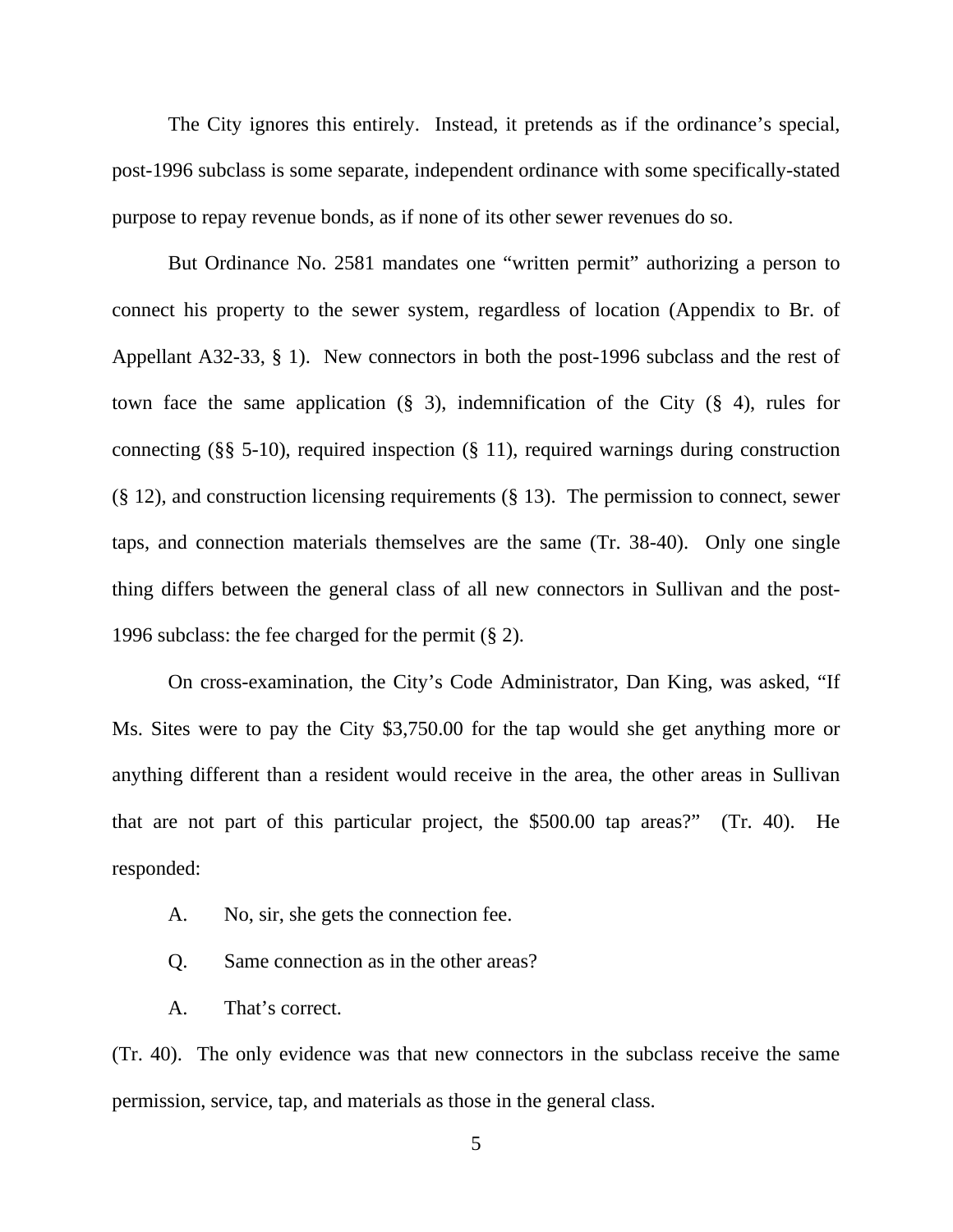There was no evidence that the \$3,750 fee is specially "used for the repayment of the principal and interest of the revenue bonds issued for the construction of the new sewer system" (Br. of Respondent 11). When the City's counsel asked Mr. King, "do you have any idea … how" the \$3,750 or \$4,250 "amounts were arrived at?" he responded, "I was not employed by the city whenever that was determined." (Tr. 28). The City offered no evidence that the purpose of the 750% higher fee for new connectors in the post-1996 area subclass was to pay off the revenue bond, whereas the \$500 fee all other new connectors in Sullivan pay was not. The only evidence was that both fees are for the same sewer connection permit, tap, and materials (Tr. 38-40).

The subclass's higher fee is not tied to the existence of the revenue bonds. The ordinance includes no sunset language. Even once the bond is entirely repaid, a new connector in the post-1996 subclass *still* will pay a connection fee of \$3,750. In creating the permanent, fixed subclass, the ordinance is facially special (Br. of Appellant 21-23). There is no evidence that a general law could not meet the ordinance's purpose of setting the conditions of obtaining a sewer connection permit and tap materials.

The City's "mandatory duty" under § 250.120, R.S.Mo., "to impose adequate fees and charges in order to pay the cost of maintenance and operation of the system and pay the principal of and the interest on all revenue bonds," does not authorize it to enact a special law where a general law could be made applicable. Even if the ordinance's \$3,750 fee subclass were tied to the existence of the bonds, that statute is irrelevant to whether the ordinance violates the Constitution's Special Laws Clause.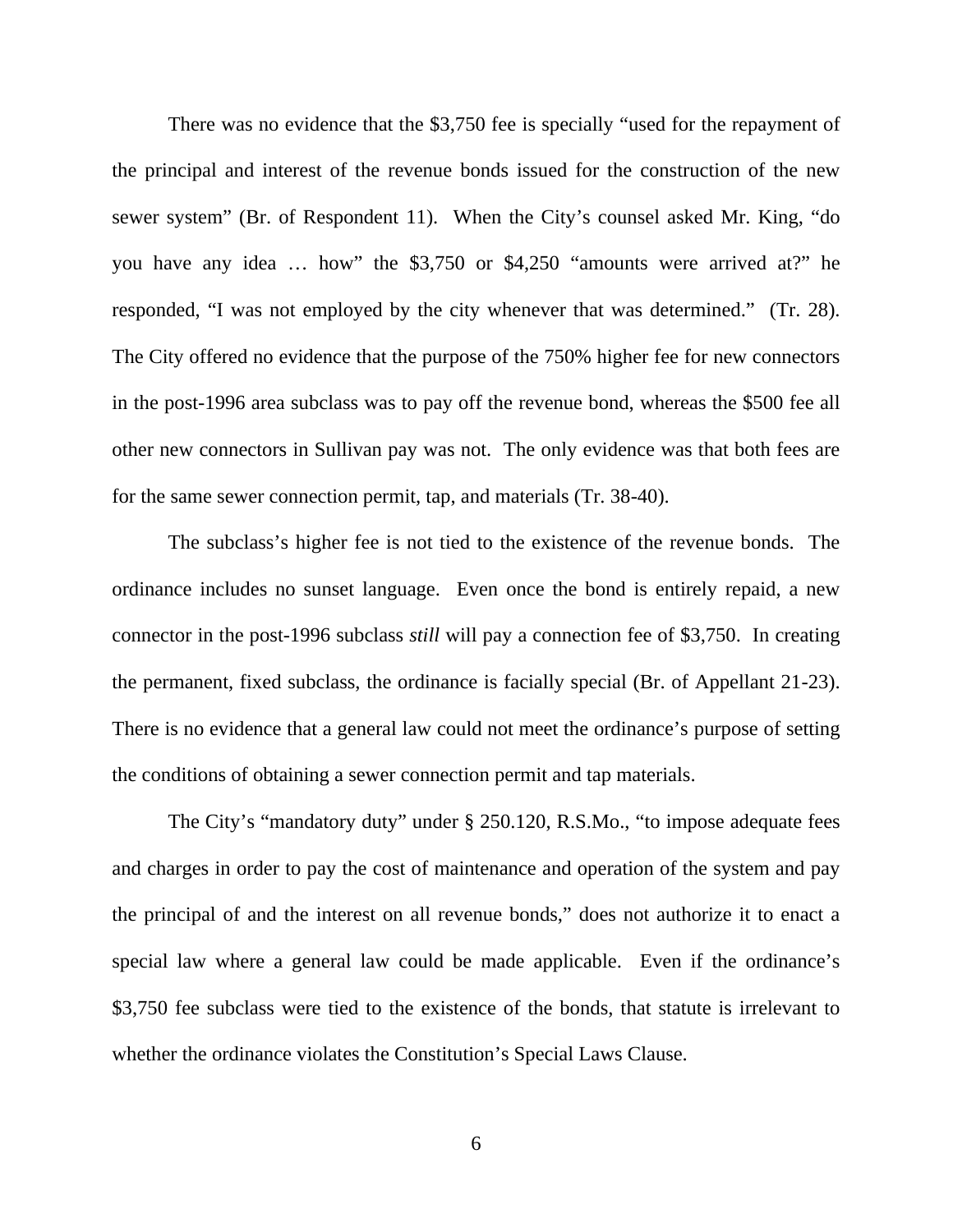This is for two reasons. First, the City "could have enacted a generally applicable law that" operated to meet § 250.120. *City of Springfield v. Sprint Spectrum, L.P.*, 203 S.W.3d 177, 187 (Mo. banc 2006). The ordinance does not provide the \$3,750 subclass is only to repay the revenue bonds, and will rejoin the general class once the revenue bonds are repaid. If it had, there would be one general sewer connection fee class, with an extra, temporary fee tacked on for the express purpose of repaying the bonds. Alternatively, the Ordinance could have been written so *all* sewer fees in Sullivan would be one higher charge, lowering when the bonds are paid.

Second, the City would read § 250.120 (and *Amicus Curiae* Missouri Municipal League would read Mo. Const. art. VI, § 27 (Br. of *Amicus* 9-15)) as an express authorization for it to enact a special law where a general law could be made applicable. Section 250.120 certainly does not provide this, as a statute cannot override the Constitution. Art. VI, § 27, which merely authorizes issuing revenue bonds after a vote, which need to be repaid, does not authorize repayment through a prohibited special law.

In mandating cities to repay sewer revenue bonds through appropriate fees, these provisions do not contemplate creating special, permanent sub-classifications where a general classification could suffice. They plainly envision general laws. The City could have met these provisions by raising all sewer fees in Sullivan so as to repay the bond, especially as residents of both its subclass and general class receive the same service using the same materials, or by levying individualized tax assessments throughout the City (see pp. 11-13, below). A general law could meet the requirements of § 250.120 and Mo. Const. art. VI, § 27.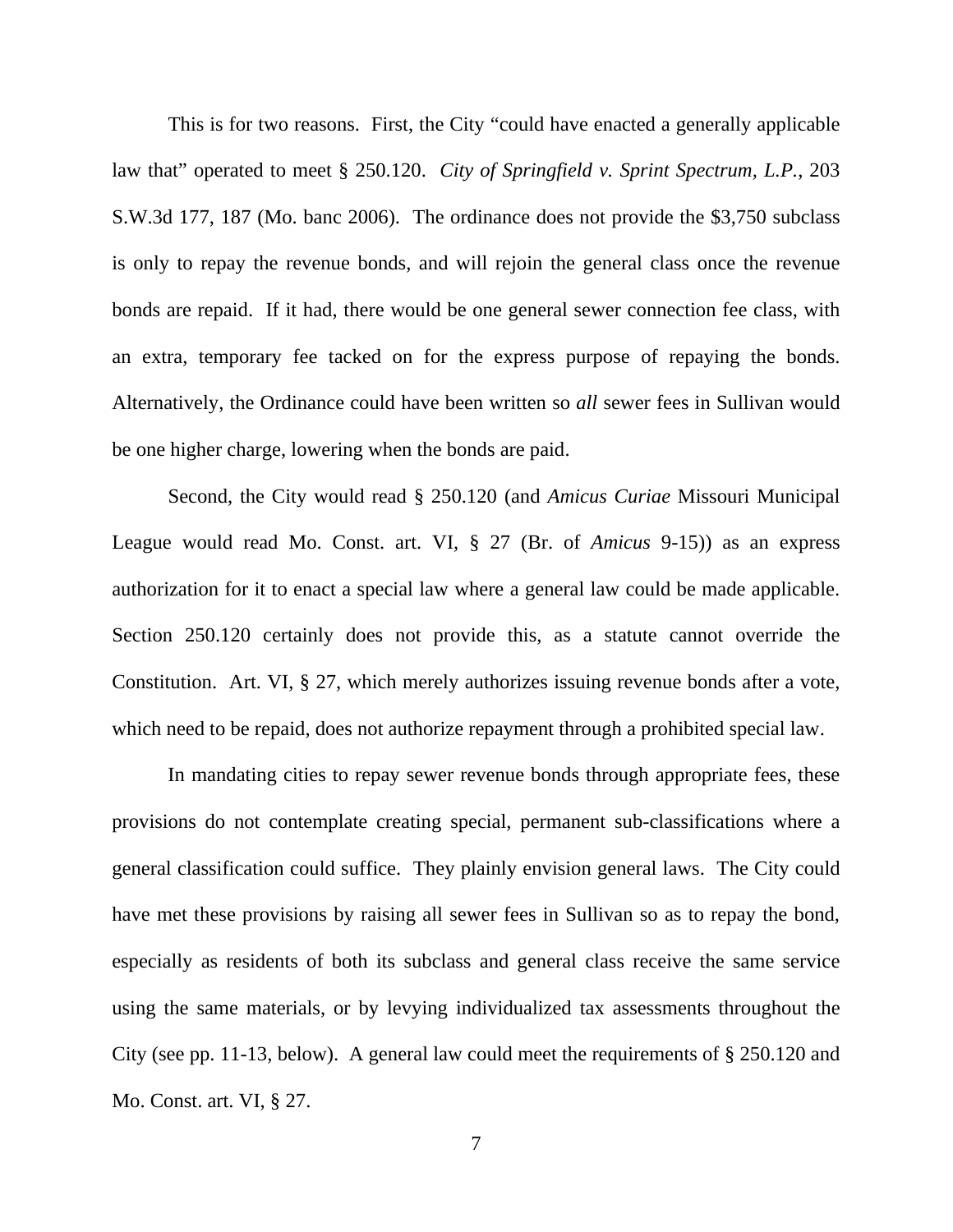#### **B. The \$3,750 subclass does not include all who are similarly situated.**

Both the City and *Amicus* insist the \$3,750 subclass "includes all who are similarly situated," because it includes all whose properties first had the possibility of sewer service after 1996, and thus cannot be special (Br. of Respondent 16-18; Br. of *Amicus* 19-20). The City states the subclass includes only persons "who have chosen to use [their] property in such a manner as to require a sanitary sewer system," and does not apply to vacant lots (Br. of Respondent 16). It says the subclass's "qualifying features" are "(i) whether the property is improved; (ii) whether the property abuts any … public sanitary or combined sewer of the City; and (iii) the public sewer is within one hundred (100) feet (30.5 meters) of the property line" (Br. of Respondent 18).

But these are the *same* qualifications necessitating new sewer connections by the *general class*, too. No owners of vacant lots anywhere in Sullivan are required to connect to the City's sewer system, either (Tr. 31). No properties in Sullivan need to connect to the sewer and pay a connection permit fee unless the property is improved and is within 100 feet of a sewer line (L.F. 14). These characteristics apply to all new connectors in Sullivan, regardless of location. Only those in the subclass pay 750% more.

The Ordinance applies generally to all new sewer connectors in Sullivan, and then carves out a special subclass of those in the pre-1996 unsewered area of the City and charges them 750% more for the same permission, tap, and materials. The question the Special Laws Clause poses is not whether members of a special subclass are similarly situated to *each other*, but whether they are similarly situated to the *general* class, given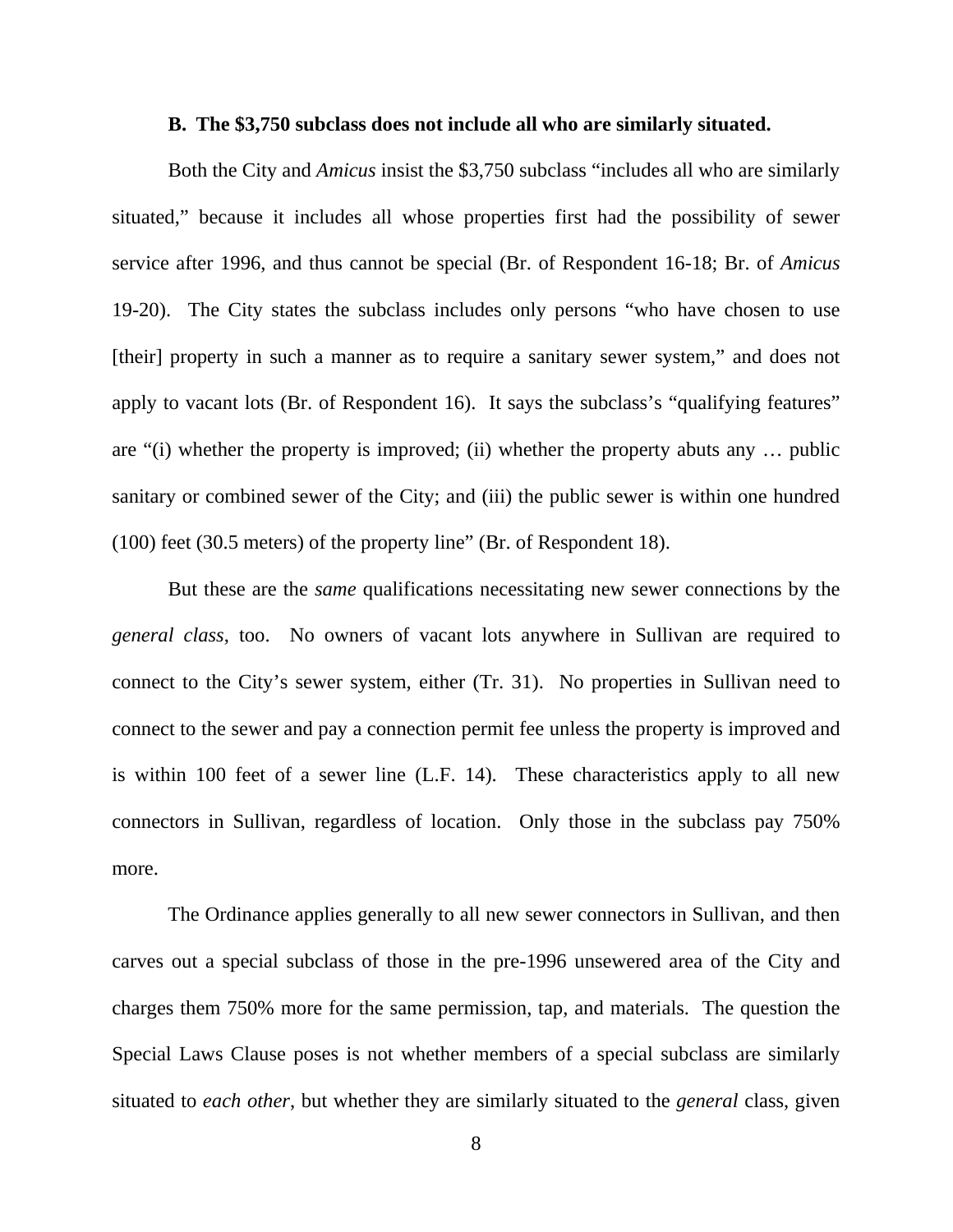the purpose of the law at issue. If a law places fixed members of a general class in an excluded, differently-treated, fixed subclass, it is special. *Sprint Spectrum*, 203 S.W.3d at 184. Otherwise, the Special Laws Clause would be a nullity.

For example, in *Harris v. Mo. Gaming Comm'n*, 869 S.W.2d 58, 60 (Mo. banc 1994), the question was not whether the members of the excluded subclass of riverboats were similarly situated to each other, but whether they were similarly situated to the general class of riverboat casinos throughout Missouri. In *Tillis v. City of Branson*, 945 S.W.2d 447, 449 (Mo. banc 1997), the question was not whether the members of the subclass of certain cities in counties bordering Arkansas were similarly situated to each other, but whether they were similarly situated to the general class of those cities throughout the state.

In *Sch. Dist. of Riverview Gardens v. St. Louis County*, 816 S.W.2d 219, 220-21 (Mo. banc 1991), the question was not whether the members of the excluded subclass of St. Louis City and County were similarly situated to each other, but rather whether they were similarly situated to all other political subdivisions of Missouri with the power to levy *ad valorem* taxes. While the statute at issue applied to a general class of all political subdivisions in the state, it carved out an exempted subclass to which its general taxsetting procedures "could apply equally well" but were not so applied.

Neither the City nor *Amicus* address *Riverview Gardens*. By far, it is the most similar Special Laws Clause case to this. The ordinance carves out of its general class of all property owners in Sullivan who need to connect to the City's sewer a subclass of persons similarly situated to the general class as new connectors but who merely own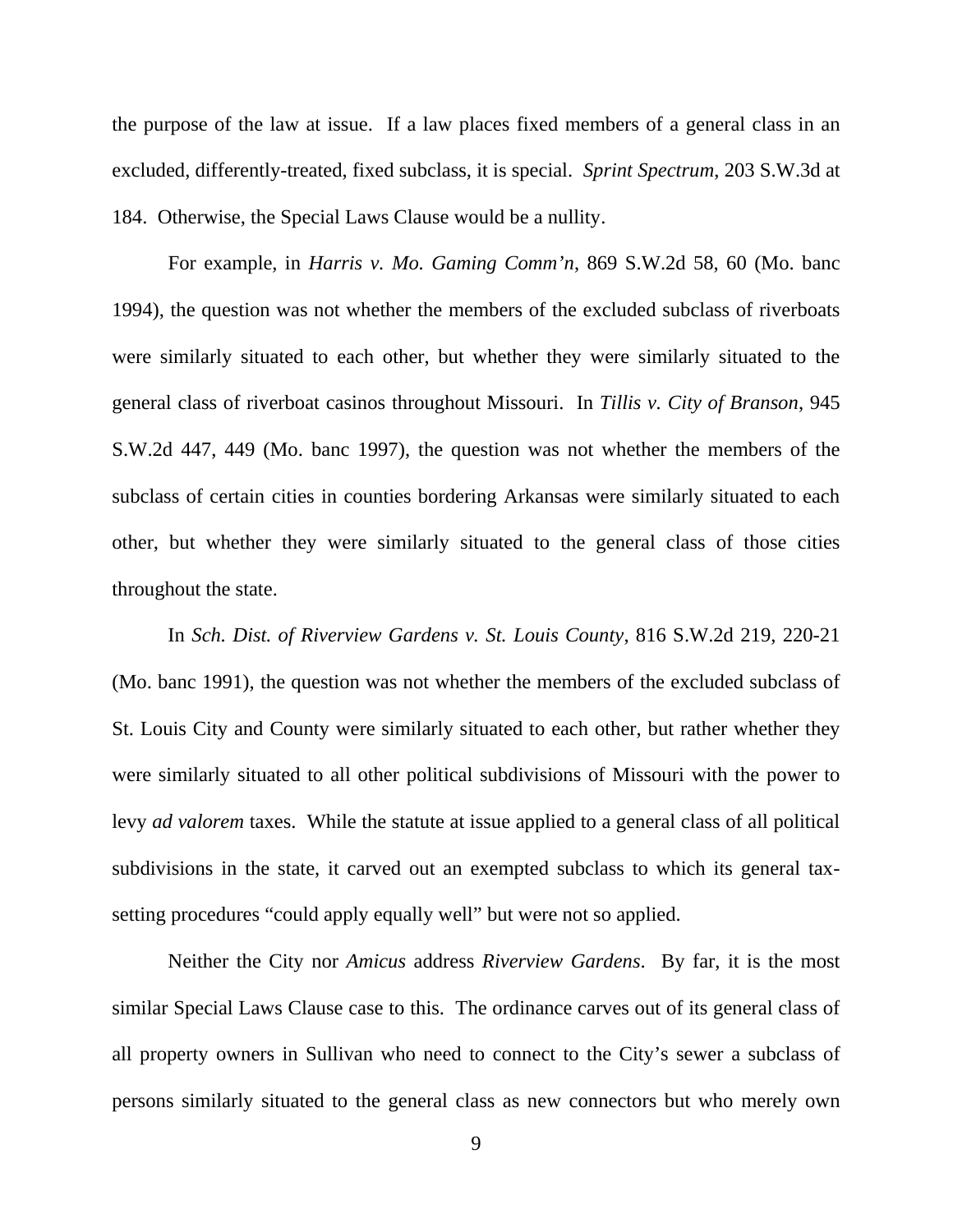property within a specific geographic area, and sets a different procedure for them to obtain the same connection permit as the general class: a 750% higher fee. But a general law could have been enacted, because "the procedures for [connecting to the City's sewer] imposed generally under the [ordinance] could apply equally well to the [new connectors] located in" the excluded subclass. 816 S.W.2d at 222.

#### **C. The \$3,750 subclass is fixed, immutable, and close-ended.**

The City argues the \$3,750 subclass is "not fixed and closed," because "future users, who are currently not known or members of the [sub]class," "are not foreclosed from inclusion within" it (Br. of Respondent 18). Thus, it argues, the subclass is not "fixed or unchanging" (Br. of Respondent 19).

But the question the Special Laws Clause poses is not whether there might be new members of the subclass *at all*, but rather whether any members of the general class someday could join the differently-treated subclass – whether they "may fall into the classification." *Jefferson County Fire Prot. Dists. Ass'n v. Blunt*, 205 S.W.3d 866, 870 (Mo. banc 2006).

The \$3,750 subclass is not open-ended in this manner. It would be open-ended if new sewer connectors in the \$500 general class ever could have to pay the \$3,750 fee. Close-ended classifications "focus on immutable characteristics." *Harris,* 869 S.W.2d at 65. The subclass is based on geographical and historical characteristics, a fixed, immutable subset of all areas in Sullivan with properties that might need to connect to the City's sewer. It is "closed to everyone but those who had [municipal sewer service prior to 1996], making it a special law" (Br. of *Amicus* 20).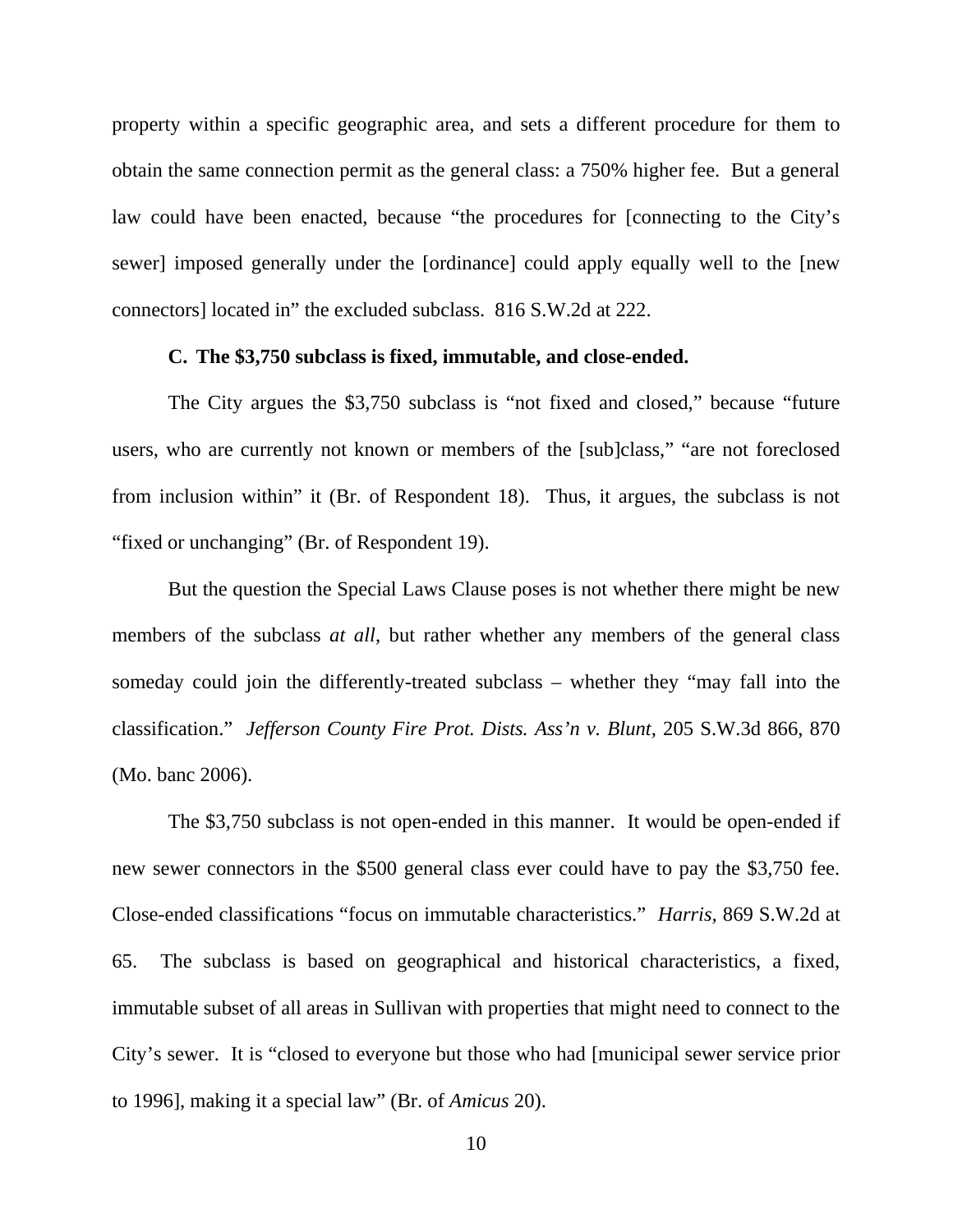# **D. The \$3,750 subclass bears no resemblance to individualized tax assessments to pay for public improvements, which are general laws.**

The City argues the ordinance's \$3,750 subclass is similar to "special tax bills" under § 88.812, R.S.Mo., and Neighborhood Improvement Districts under §§ 67.453 through 67.459, R.S.Mo. (Br. of Respondent 20). It intimates if the ordinance's subclass is an invalid special law, so must be these provisions.

Sections 88.812 and 67.453, however, are general laws with no fixed subclasses. The ordinance bears no resemblance to them – especially considering there is no evidence, as discussed above, that the subclass is tied to repaying the City's 1996 revenue bond. The ordinance does not create a special tax district in which the costs of constructing the sewer or repaying the bond are levied as individualized tax assessments against the subject properties. Rather, it provides that all property owners in Sullivan who need to connect to the sewer, regardless of location, must obtain a permit and tap materials to do so. Those located in the special subclass, however, pay 750% more forever.

Unlike the ordinance, the uniform assessments authorized by §§ 88.812 and 67.453 are general laws with no classes. As the City attests, they authorize taxes on all subject properties, regardless of location, in specific proportion to the benefit each property individually received. Under § 88.812, each specific property's assessment is based on the individual "portion of the total cost to be assessed against each property to be benefited by the project." The tax bill "must conform strictly" to the statute, *City of Kirkwood v. Martin*, 282 S.W. 542, 545 (Mo. App. 1926), and is invalid if it is *not*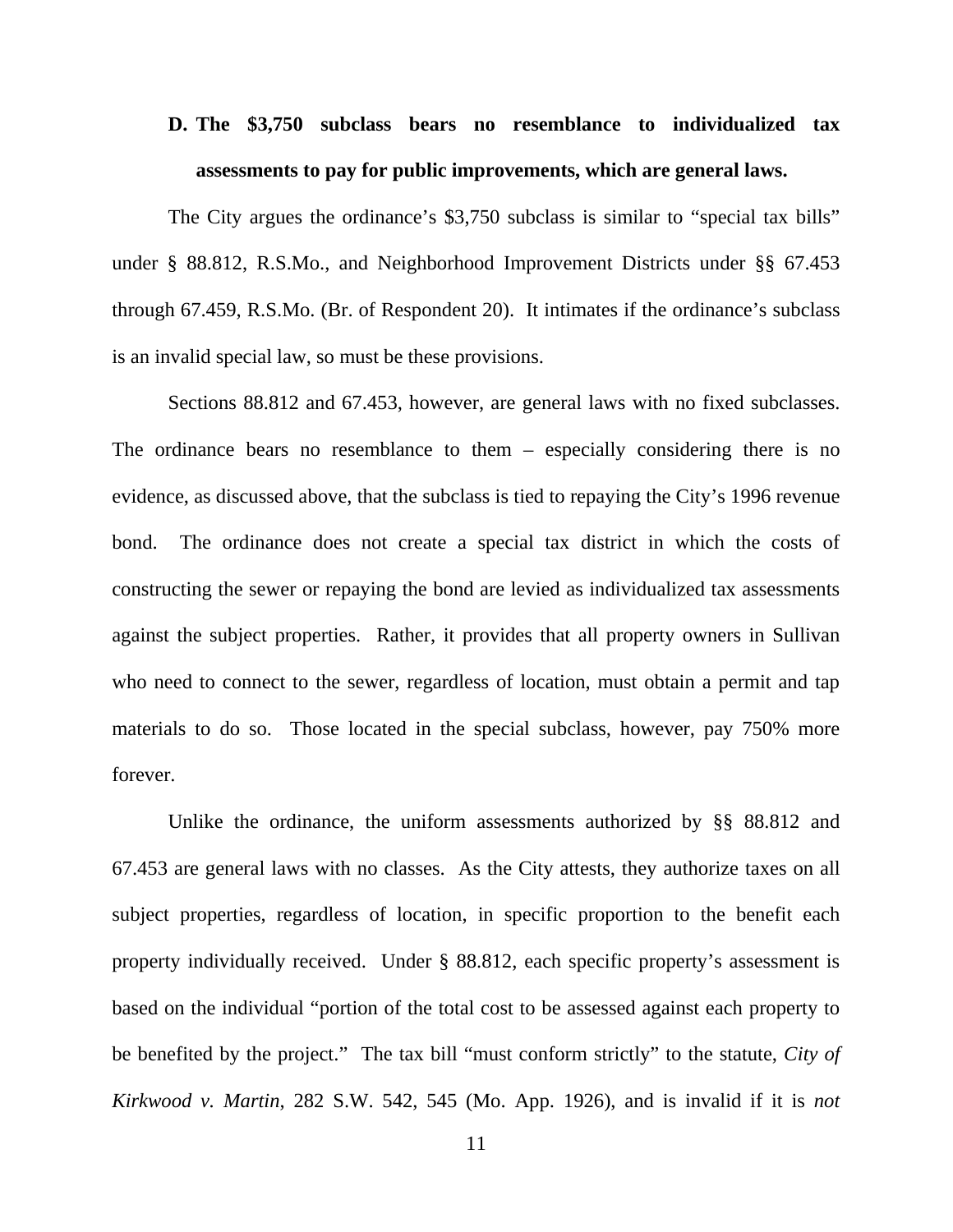individualized to each specific property based on the portion of the improvement received. *City of Westport v. Mastin*, 62 Mo. App. 647, 652 (1895). Moreover, levies under § 88.812 are property taxes, not fees for a permission that non-benefitted properties *also* receive. *Crittendon v. Reed*, 932 S.W.2d 403, 406 (Mo. banc 1996).

Similarly, under § 67.459, "The portion of the cost of any improvement to be assessed against the real property … shall be apportioned against such property in accordance with the benefits accruing thereto," individually, "per front foot or per square foot." This individualized apportionment applies to all properties within the neighborhood improvement district. *Id.* Like § 88.812, the neighborhood improvement district statutes create a general class of all properties receiving a benefit, among whom the costs are individualized.<sup>[1](#page-15-0)</sup>

The ordinance does not do this. It does not make all new sewer connection fees in Sullivan individually proportional to some factor among a general class. Instead, it creates a permanent, fixed subclass that pays a blanket 750% more in perpetuity to receive the same permission to connect to the sewer, tap, and materials as its general class. That the ordinance violates the Special Laws Clause has no ill effect on the "time honored method" (Br. of Respondent 21) of funding public improvements through individualized tax assessments, which are general laws.

<span id="page-15-0"></span><sup>&</sup>lt;sup>1</sup> Any city can create neighborhood improvement districts.  $§$  67.457. The City could have created one to levy on the properties in the previously unsewered area the costs of repaying the 1996 bond.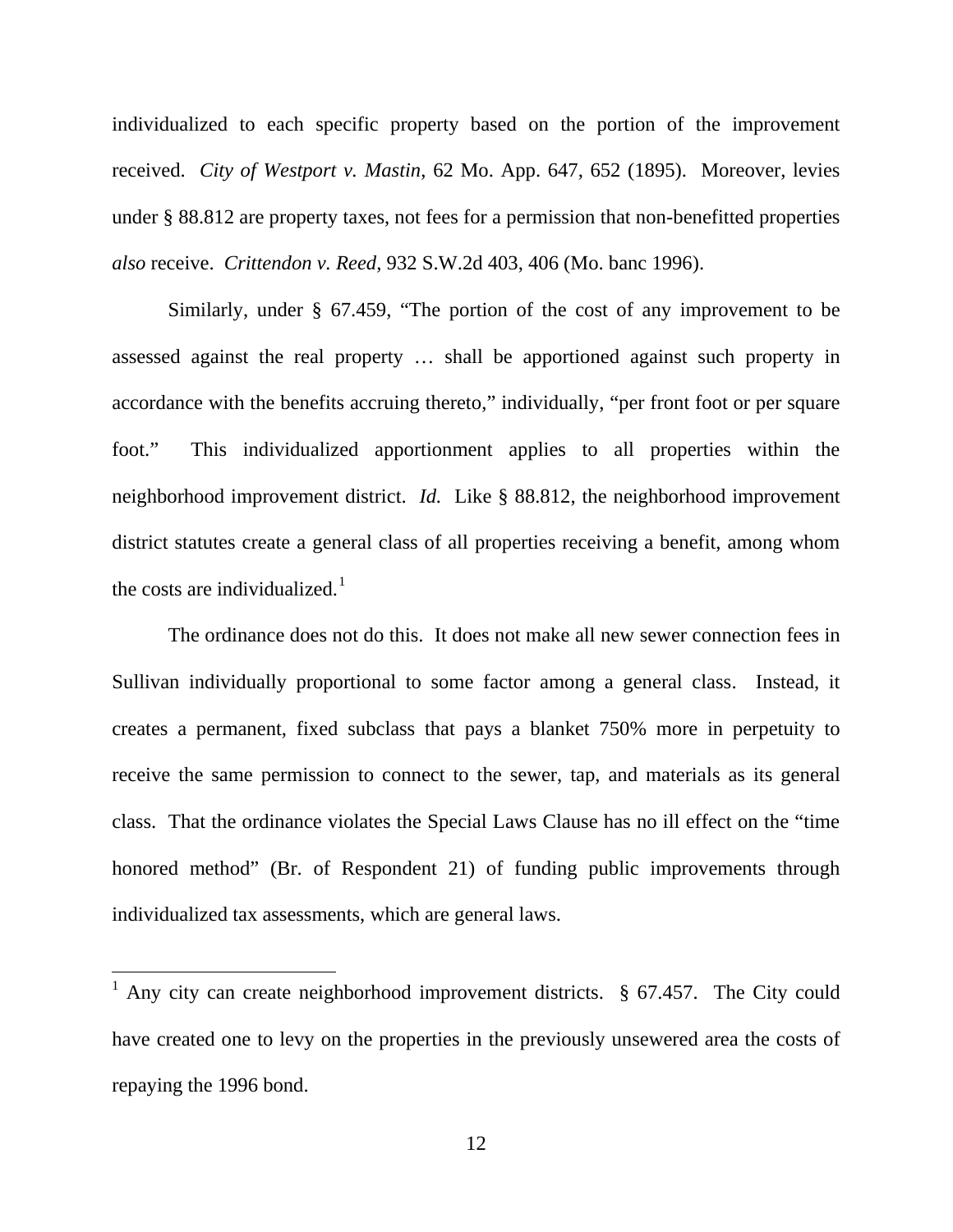# **E.** *Larson* **is irrelevant: a "reasonable basis" for a fixed subclass is insufficient to prove a substantial justification for enacting a special law.**

The City argues that *Larson v. City of Sullivan*, 92 S.W.3d 128 (Mo. App. 2002), a previous challenge to Ordinance No. 2581, vitiates Ms. Sites's argument in this case (Br. of Respondent 13-15). Ms. Sites was not a party to *Larson*, and *Larson* did not involve any Special Laws Clause claim. Rather, *Larson* decided: (1) the Ordinance was not subject to the Hancock Amendment, Mo. Const. art. X, § 22, 92 S.W.3d at 131-33; (2) the City had "the legal authority to increase [its sewer] connection fees without voter approval," *id.* at 133-34; and (3) the "increase in the fees was [not] an unreasonable, arbitrary, or capricious exercise of police power." *Id.* at 134-35.

The City draws the Court's attention to select language from *Larson* to show it had "*a reasonable basis* to establish a separate classification for those users accessing the new [sewer system]" (Br. of Respondent 14-15) (emphasis added). But Ms. Sites does not challenge the \$3,570 fee as lacking a "rational basis," as in an Equal Protection challenge (Br. of Appellant 13-15). She challenges the ordinance's disparate classification system as an unconstitutional special law where a general law could have been made applicable. *Larson* does not address any element of her claim.

Under the Special Laws Clause, "the mere existence of *a rational or reasonable basis for the classification is insufficient*" to uphold a facially special classification. *Sprint Spectrum,* 203 S.W.3d at 184 (emphasis added). Instead, the defending party must show "a substantial justification" for using a special law instead of a general law: that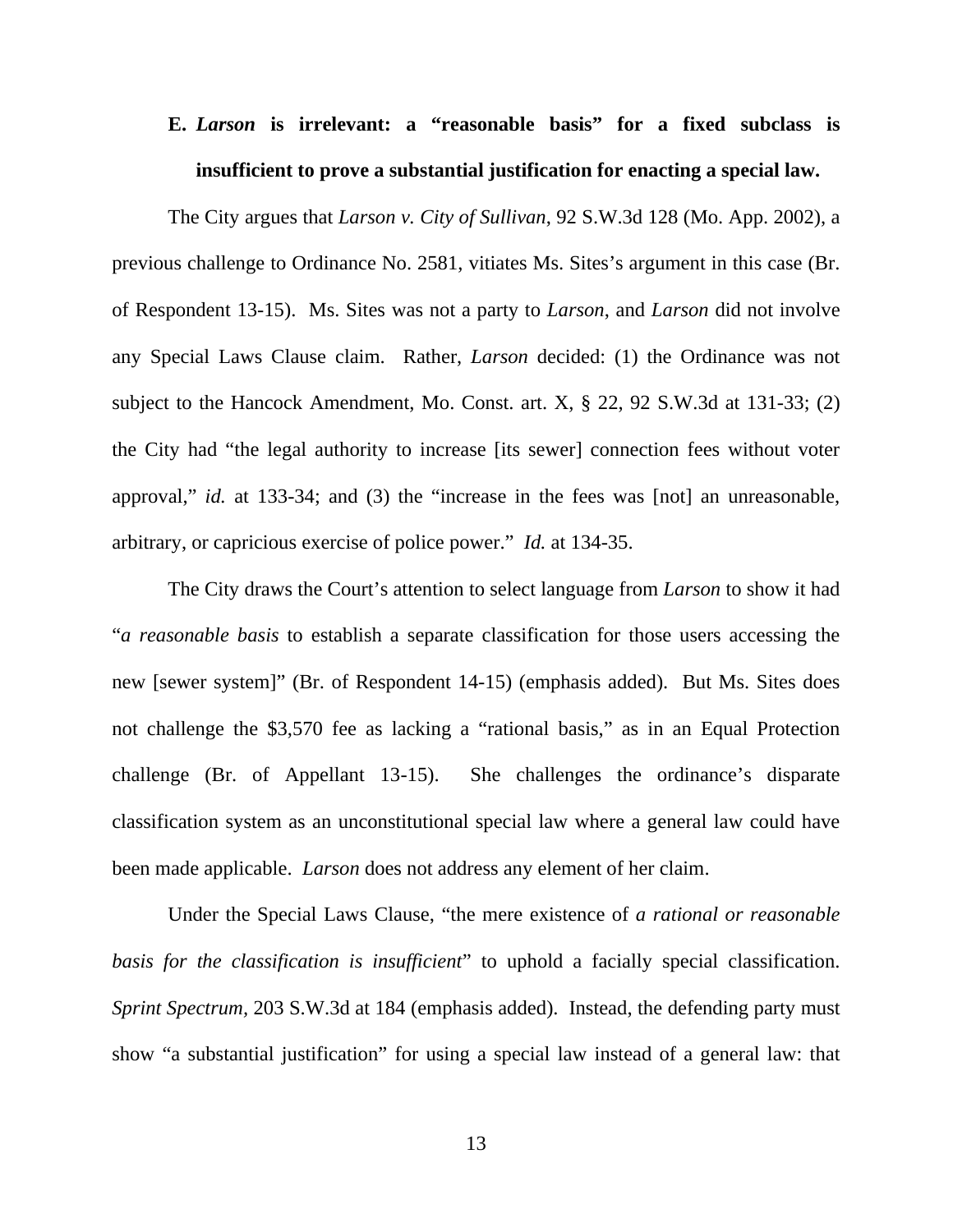"the permission granted is so unique to the persons, places, or things classified that a generally applicable law could not achieve the same result." *Id.*

Under the heading "Substantial Justification For the Fee," the City offers only "that a reasonable basis exists for the classification of sewer system users challenged in this case" (Br. of Respondent 27). This "reasonable basis" argument permeates the briefs of both the City (Br. of Respondent 14-15, 19-22, 27) and *Amicus* (Br. of *Amicus* 10, 16- 17, 19-20). To support their notion that a "reasonable basis" is enough to justify a special law or deem a classification "general," the only Special Laws Clause cases they cite are *Blaske v. Smith & Entzeroth, Inc.*, 821 S.W.2d 822, 831 (Mo. banc 1991); *City of Lebanon v. Schneider*, 163 S.W.2d 588, 590-91 (Mo. banc 1942); *City of Springfield v. Smith*, 19 S.W.[2](#page-17-0)d 1, 3-4 (Mo. banc 1929);<sup>2</sup> and *Mound City Land & Stock Co. v. Miller*, 70 S.W. 721, 726 (Mo. 1902).

All these cases predate this Court's 2006 restatement in *Sprint Spectrum* that a reasonable basis is "insufficient," and all but one predate even the "rule of openendedness" to determine facial specialness this Court first announced in *Walters v. City of St. Louis*, 259 S.W.2d 377, 382 (Mo. banc 1953). While a "reasonable basis" may once

<span id="page-17-0"></span> <sup>2</sup> *Amicus* twice states the 1929 *Smith* case was "cited by Appellant" (Br. of *Amicus* 19- 20). Ms. Sites pointed to *Smith* only in her overview of the Special Laws Clause's history, which *Smith* discussed in detail (Br. of Appellant 12). She relied no further on *Smith*. Even a cursory reading of *Smith* shows it is utterly out of step with this Court's modern Special Laws Clause analysis as explained in *Sprint Spectrum*.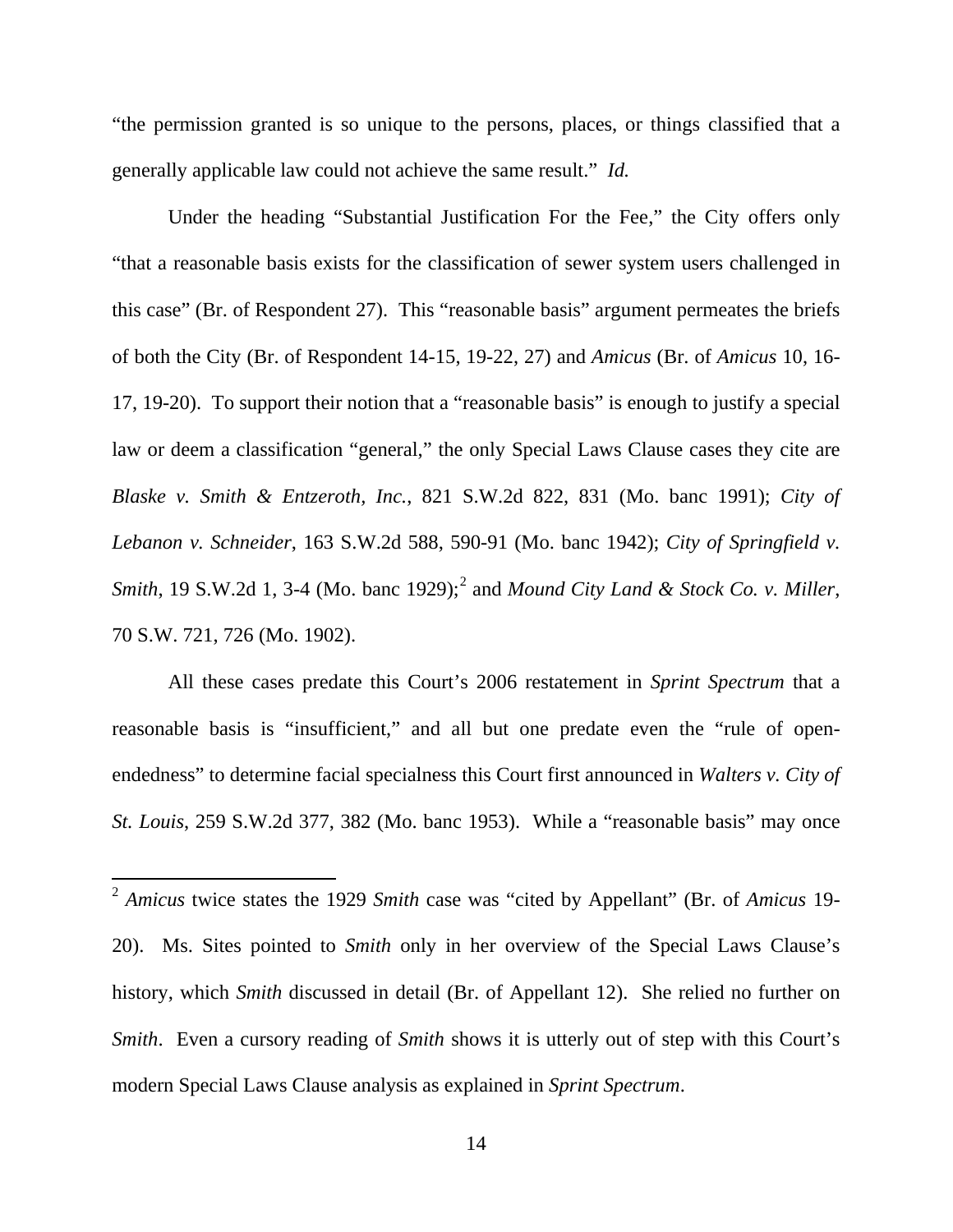have been sufficient to vitiate specialness or provide an excuse for a special law, today the two-step "close-endedness" and "substantial justification" analysis outlined in *Sprint Spectrum* and subsequent cases is the law of Missouri. The City's reliance on *Larson*'s mention of "reasonableness" is irrelevant. The City devotes only one page to its alleged "substantial justification," on which it does not mention the relevant standard (Br. of Appellant 27). *Amicus* does not even pretend to engage in the current, two-step Special Laws Clause analysis (Br. of *Amicus* 16-21).

The City has not met its burden to show any substantial justification for using a special law, rather than a general law, to set its fees for obtaining a sewer connection permit, tap, and materials. It argues that the payers of the 750% higher fee "derive a special benefit or service from the new sewer system" (Br. of Respondent 19, 27, 39). But the evidence was that general residents of Sullivan paying the \$500 connection fee receive the *same tap and service* as the residents of the special subclass paying the \$3,750 fee (Transcript 40). That cannot be a substantial justification.

Moreover, most importantly, the Special Laws Clause, unlike Equal Protection or any of the claims in *Larson*, takes into account "whether, *considering the purposes of the Act*, a general law could have been made applicable." *Borden Co. v. Thomason*, 353 S.W.2d 735, 765 (Mo. banc 1962) (emphasis in the original). (Br. of Appellant 14-15). The purpose of Ordinance No. 2581 does not relate to anything more than obtaining a sewer connection permit and the associated tap and connection materials, all of which are the same for all residents of Sullivan, regardless of where they live. Newly-connecting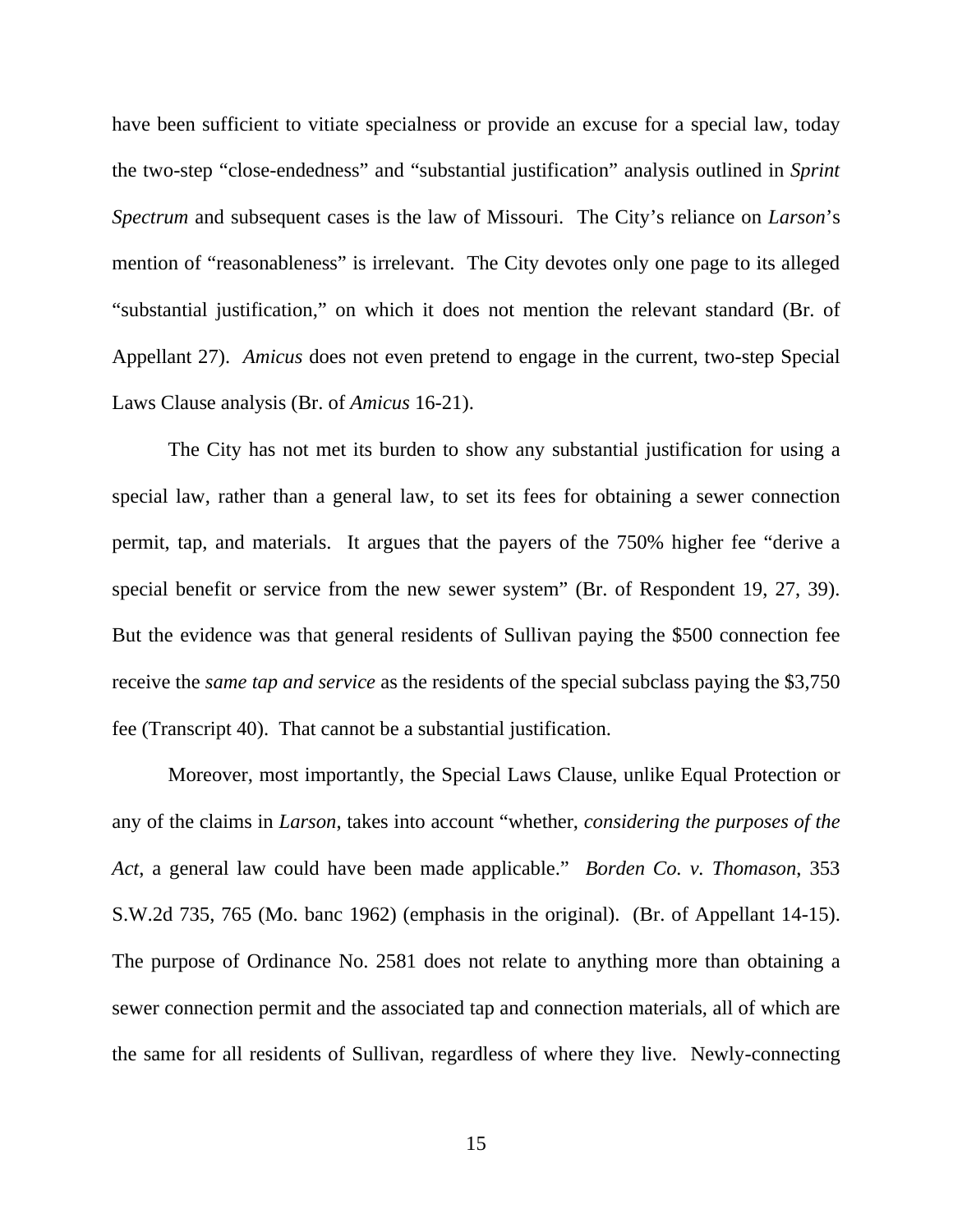residents of the post-1996 subclass do not receive anything different *under the ordinance* than the general class of new connectors everywhere else in Sullivan (Tr. 38-40).

*Larson* did not consider this level of analysis, which is what differentiates the Special Laws Clause from the Equal Protection Clause. The City may be able to articulate a "reasonable basis" for desiring to charge connectors in the post-1996 subclass 750% more. But it and *Amicus* do not – and cannot – show why the permission the ordinance grants the subclass is so unique to it that a generally applicable law could not achieve the same result of setting the otherwise uniform conditions of permission to connect to the sewer. The City's "reasonable basis," relying on *Larson* and outdated special law decisions, is irrelevant.

### **II. The City's invocation of** *res judicata* **and collateral estoppel has no merit.**

The City also argues that *res judicata* and collateral estoppel bar Ms. Sites from arguing the ordinance violates the Special Laws Clause in the first place, due to *Larson* (Br. of Respondent 28-38). First, it says Ms. Sites's claim is *res judicata* because she is a resident of Sullivan and thus the doctrine of "virtual representation" puts her in privity with the plaintiffs in *Larson*, who could have (but did not) raise whether the ordinance violates the Special Laws Clause (Br. of Respondent 28-36). Then, it argues Ms. Sites's claim is collaterally estopped because *Larson* held the City had "a reasonable basis to establish" the \$3,750 subclass (Br. of Respondent 36-38).

But these affirmative defenses are not properly before this Court. The trial court specifically denied all the City's affirmative defenses – which did not include *res judicata* – and reached the merits of Ms. Sites's Constitutional claim. Absent a cross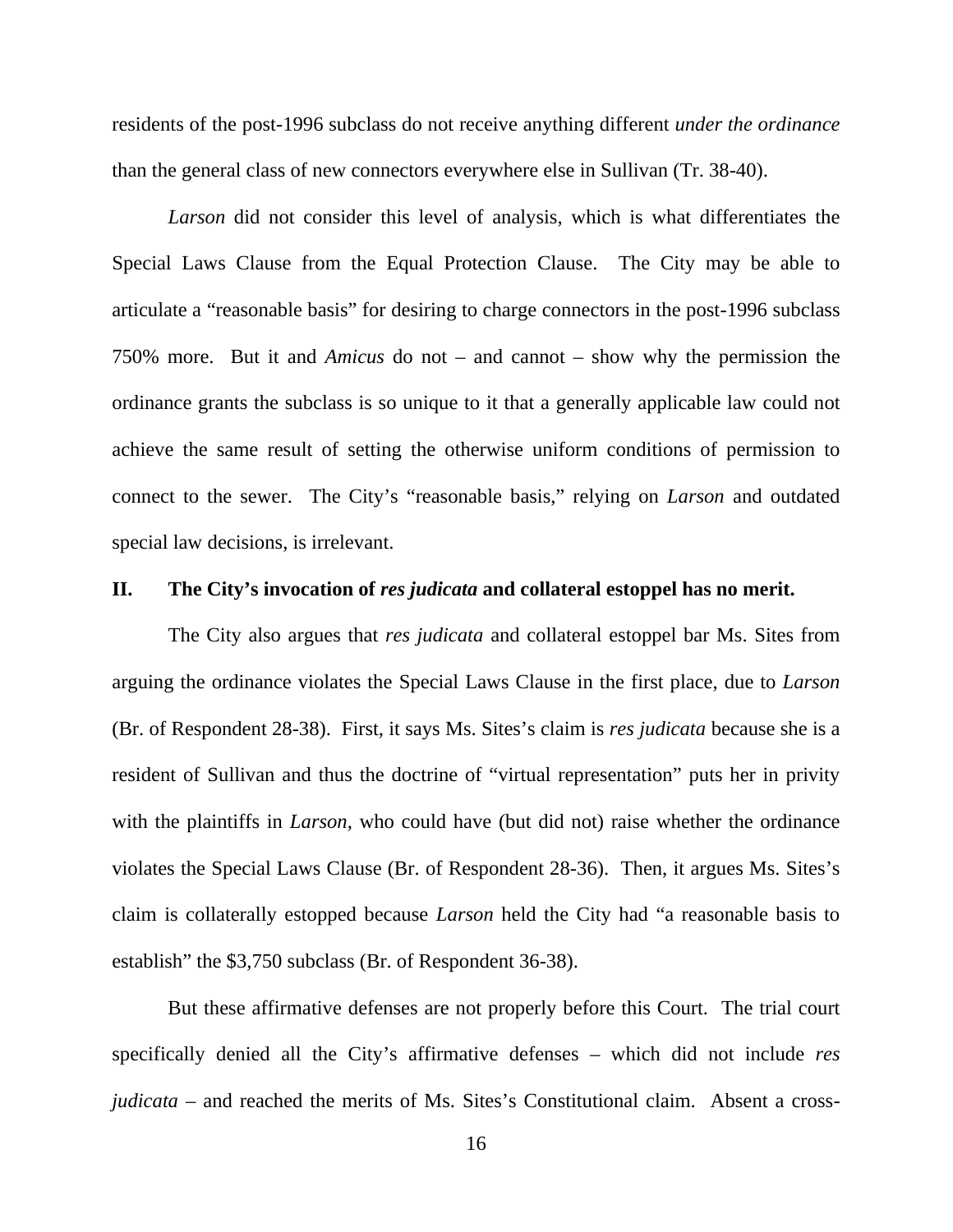appeal, the City cannot reargue them now. Also, the City did not plead *res judicata* at any time before the trial court, and thus waived that defense. Even if it had, its archaic invocation of "virtual representation" is outdated and ignores current Due Process precedents. And because "reasonableness" is irrelevant to a Special Laws Clause claim, Larson's discussion of "reasonableness" cannot collaterally estop Ms. Sites's claim.

#### **A. The City cannot re-raise its denied defenses without cross-appealing.**

Generally, "in the absence of a cross-appeal, the reviewing court is concerned only with the complaint of the party appealing[;] ... the opposing party who filed no appeal will not be heard to complain of any portion of the trial court's judgment adverse to him." *Goldberg v. State Tax Comm'n*, 618 S.W.2d 635, 642 n.6 (Mo. banc 1981).

Ms. Sites raised her Special Laws Clause issue in her Second Amended Answer (L.F. 20). The City then moved to dismiss that answer, arguing the issues she raised in it "have been adjudicated once before, although with a different party in [*Larson*], and that the Defendant is collaterally estopped from bringing forth these issues in this manner as they have already been judicially settled." (L.F. 26). The trial court denied the City's motion and allowed the case to proceed (L.F. 4). In its final judgment, the court mentioned none of the City's affirmative defenses, and instead reached the merits of Ms. Sites's Special Laws Clause claim (L.F. 46).

When a respondent raises an affirmative defense but the trial court denies it, the respondent must preserve it in order to re-raise it in response to the appeal. *Gamble v. Browning*, 277 S.W.3d 723, 727 (Mo. App. 2008). In *Gamble*, a defendant raised *res judicata* in a motion for summary judgment that the trial court subsequently denied. *Id.*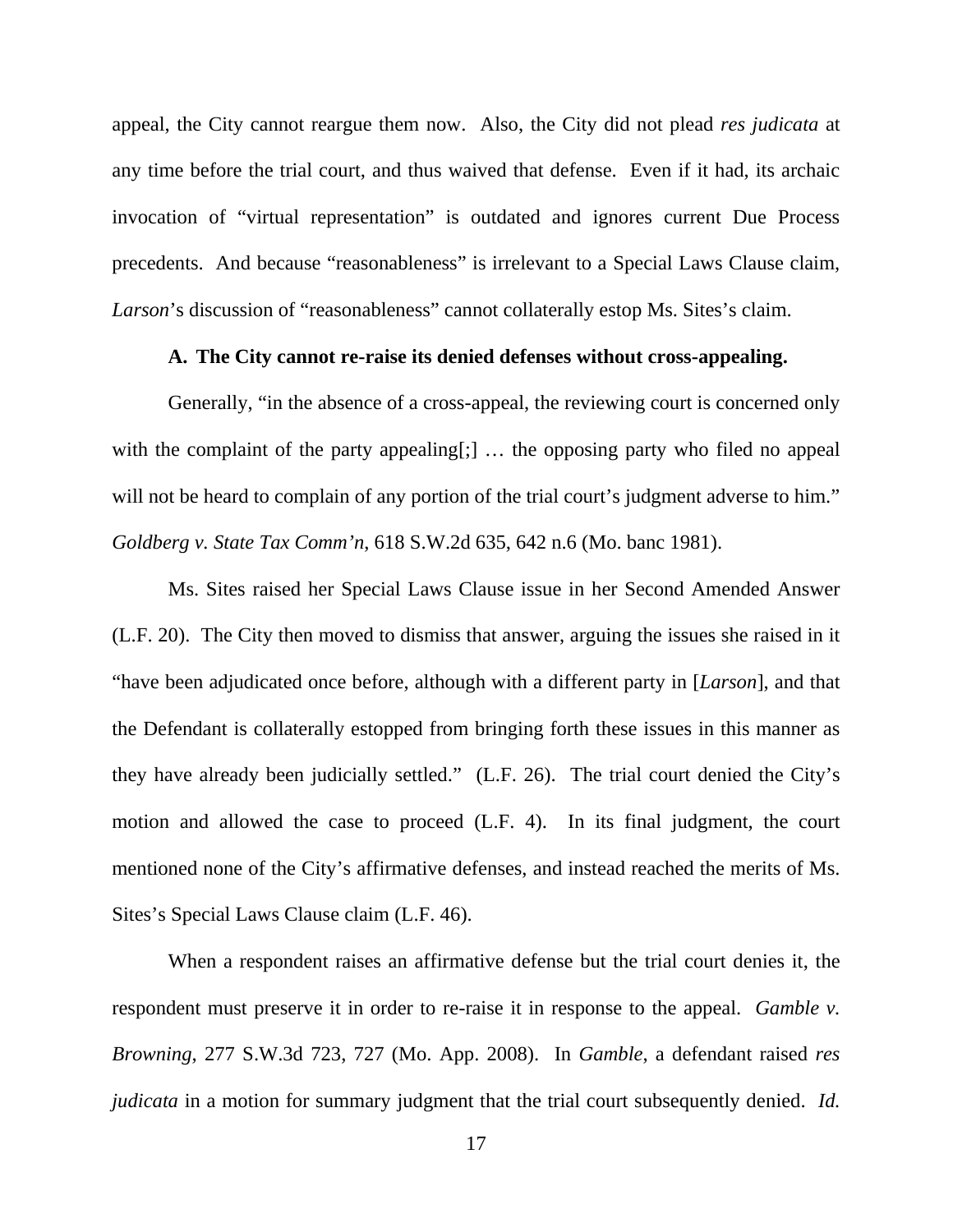at 726-27. The defendant did not cross-appeal, but argued in response to the plaintiff's appeal that "the judgment should be affirmed on the basis of *res judicata* …" *Id.* The presented no record that the *res judicata* argument "was raised and preserved in a motion for a directed verdict." *Id.* at 727. As such, the reviewing court did "not properly have that issue" before it and "proceed[ed] to the merits of the direct appeal." *Id.*

This is in line with appellate decisions from other states holding more explicitly that when the trial court rejects a party's affirmative defense to a claim, the party must cross-appeal in order to re-raise its denied defense. *Kelly v. Brown*, 260 S.W.3d 212, 216-17 (Tex. App. 2008); *United Air Lines v. W. Air Lines*, 282 P.2d 118, 122 (Cal. App. 1955). In Missouri, prevailing parties routinely cross-appeal so as to argue their affirmative defenses the trial court denied. *See, e.g.*, *Waddington v. Cox*, 247 S.W.3d 567, 568 (Mo. App. 2008); *Henty Const. Co. v. Hall*, 783 S.W.2d 412, 413 (Mo. App. 1989).

The City seeks to sidestep this necessary procedure. In effect, it argues the trial court was wrong in rejecting its affirmative defenses and proceeding instead to reach Ms. Sites's Constitutional claim, and this Court should accept those defenses instead. Because the City did not cross-appeal, however, it cannot now invoke affirmative defenses the trial court denied were applicable.

### **B. Because the City did not plead** *res judicata* **below, it waived that defense.**

Most of the City's second point argues *res judicata* by "virtual representation" forever bars Ms. Sites – and anyone else in Sullivan – from ever again raising any argument against the ordinance's validity, due to *Larson*. Even if the City can reargue its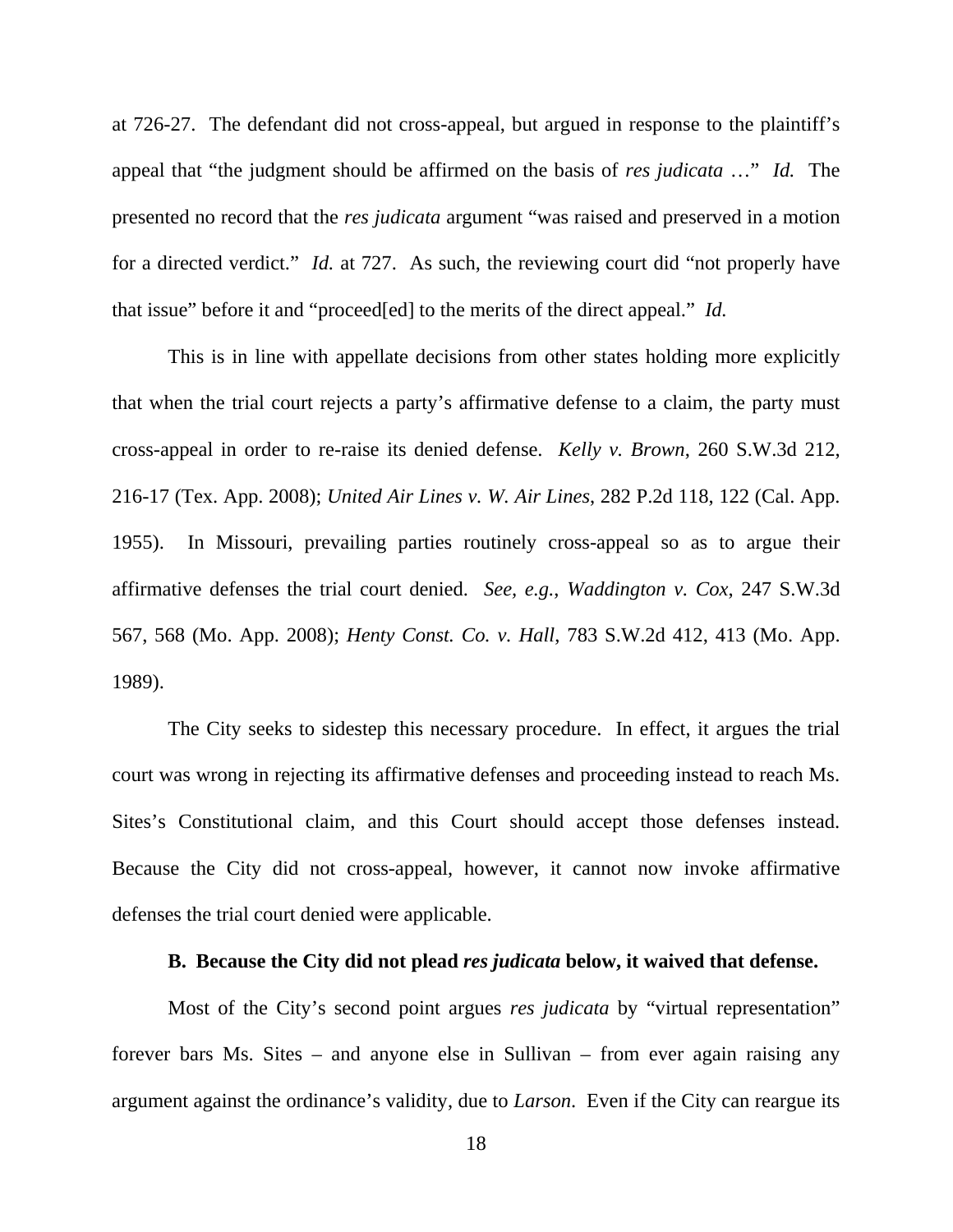denied affirmative defenses now, it never specifically pleaded the distinct affirmative defense of *res judicata* at any time in the trial court. As a result, it waived this defense.

The City claims it "effectively plead [*sic*] the affirmative defense of res judicata," using this language: "'Plaintiff City of Sullivan states to the Court its affirmative defense to the Counterclaim set forth by the Defendant in this cause as the issues set forth therein have been adjudicated once before in [*Larson*] ..."" (Br. of Respondent 33) (citing L.F. 24). Conveniently, though, the City omits what came after its inserted ellipsis: "and that the Defendant *is collaterally estopped* from bringing forth these issues in this manner as they have already been judicially settled." (L.F. 24) (emphasis added). The City pleaded collateral estoppel, not *res judicata*. In fact, the City never mentioned *res judicata* below.

While the City might wish that collateral estoppel and *res judicata* are the same theory, they are not. "The distinction between collateral estoppel and res judicata is that the former applies only to issues previously litigated; however, res judicata applies to every point related to the subject matter, including those which might have been brought forward at the time." *Gardner v. City of Cape Girardeau*, 880 S.W.2d 652, 656 (Mo. App. 1994). The City argued "issue preclusion" before the trial court. Now, on appeal, it seeks instead to expand this to mean "claim preclusion" (Br. of Respondent 33).

Citing no authority, the City insists that, while it "did not mention 'res judicata' by specific name, there is no requirement that it had to do so" (Br. of Respondent 33-34). This contention is without merit. *Res judicata* must be specifically pleaded and cannot be raised for the first time on appeal. *Lamont v. Lamont*, 922 S.W.2d 81, 85 n.1 (Mo. App. 1996). "In pleading to a preceding pleading, a party shall set forth all applicable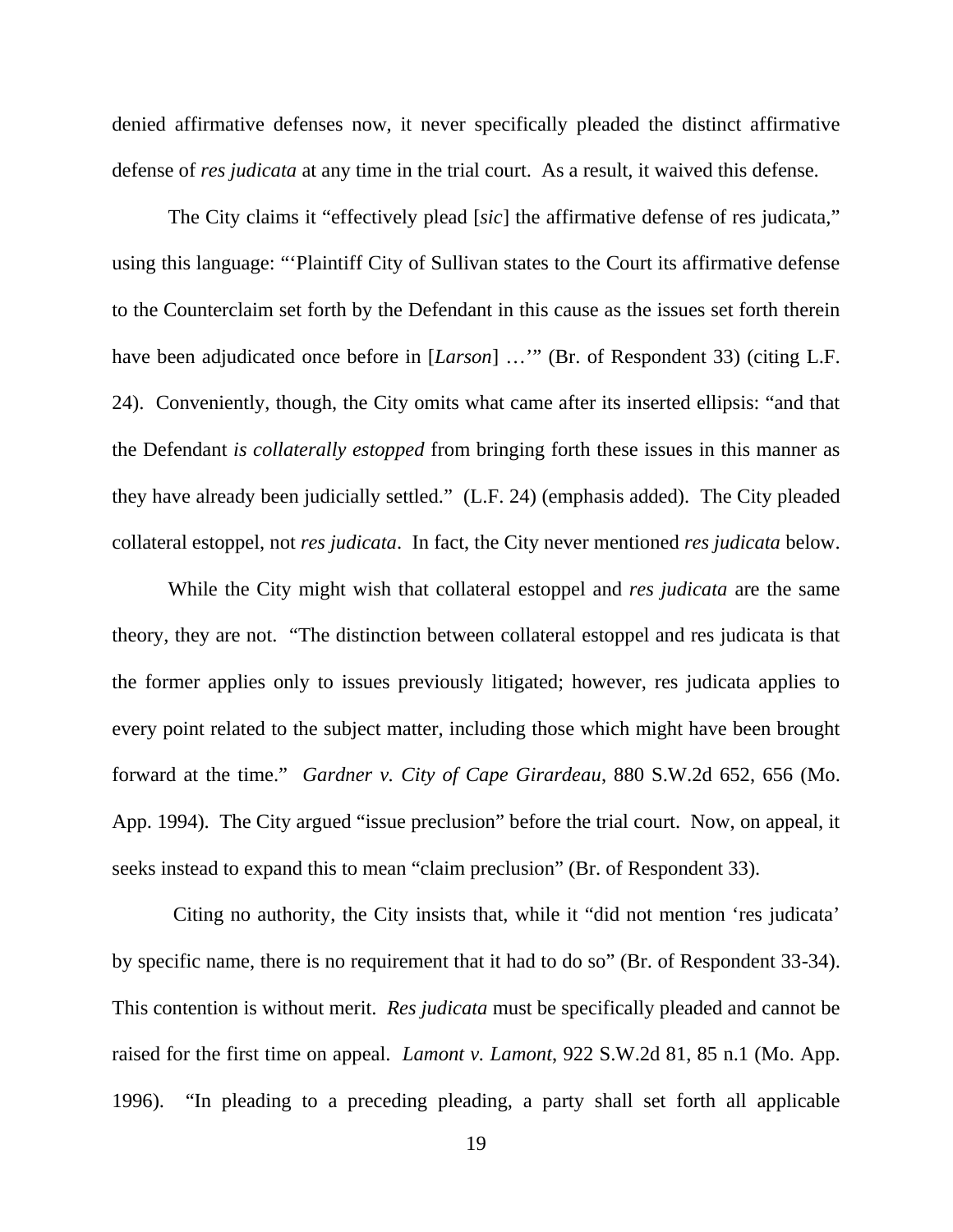affirmative defenses and avoidances, including but not limited to … res judicata …" Rule 55.08. Failure to plead an affirmative defense results in waiver of that defense. *Detling v. Edelbrock*, 671 S.W.2d 265, 271 (Mo. banc 1984).

In *Heins Implement Co. v. Mo. Highway & Transp. Comm'n*, this Court held pleading estoppel is not the same as pleading *res judicata*, which must be pleaded specifically – by name – or else is waived. 859 S.W.2d 681, 684-85 (Mo. banc 1993). In that case, the respondent argued that "listing laches, estoppel, and waiver as defenses in its answer had the same effect as pleading res judicata." *Id.* The Court disagreed: "[the respondent] is wrong. Res judicata is a separate and distinct affirmative defense *that must be specifically pleaded*." *Id.* at 684-85 (emphasis added).

In this case, the City never raised *res judicata* below. Thus, it forever waived this defense.

### **C. The City misunderstands "virtual representation"; the form of it the City invokes is outdated, unfair, and violates Due Process.**

Even if the City somehow can raise *res judicata* now, on appeal, the way in which it seeks to do so is contrary to Due Process. The City argues *res judicata* by "virtual representation" should mean that if some resident of a city unsuccessfully challenges the validity of one of the city's ordinances on some theory, all other residents are forever barred from challenging that ordinance ever again, on any other theory.

This is not the meaning or working of "virtual representation." The City cites no case in which *res judicata* by "virtual representation" barred a litigant's claim that a law was unconstitutional. To apply it as the City desires would strip defendants of their basic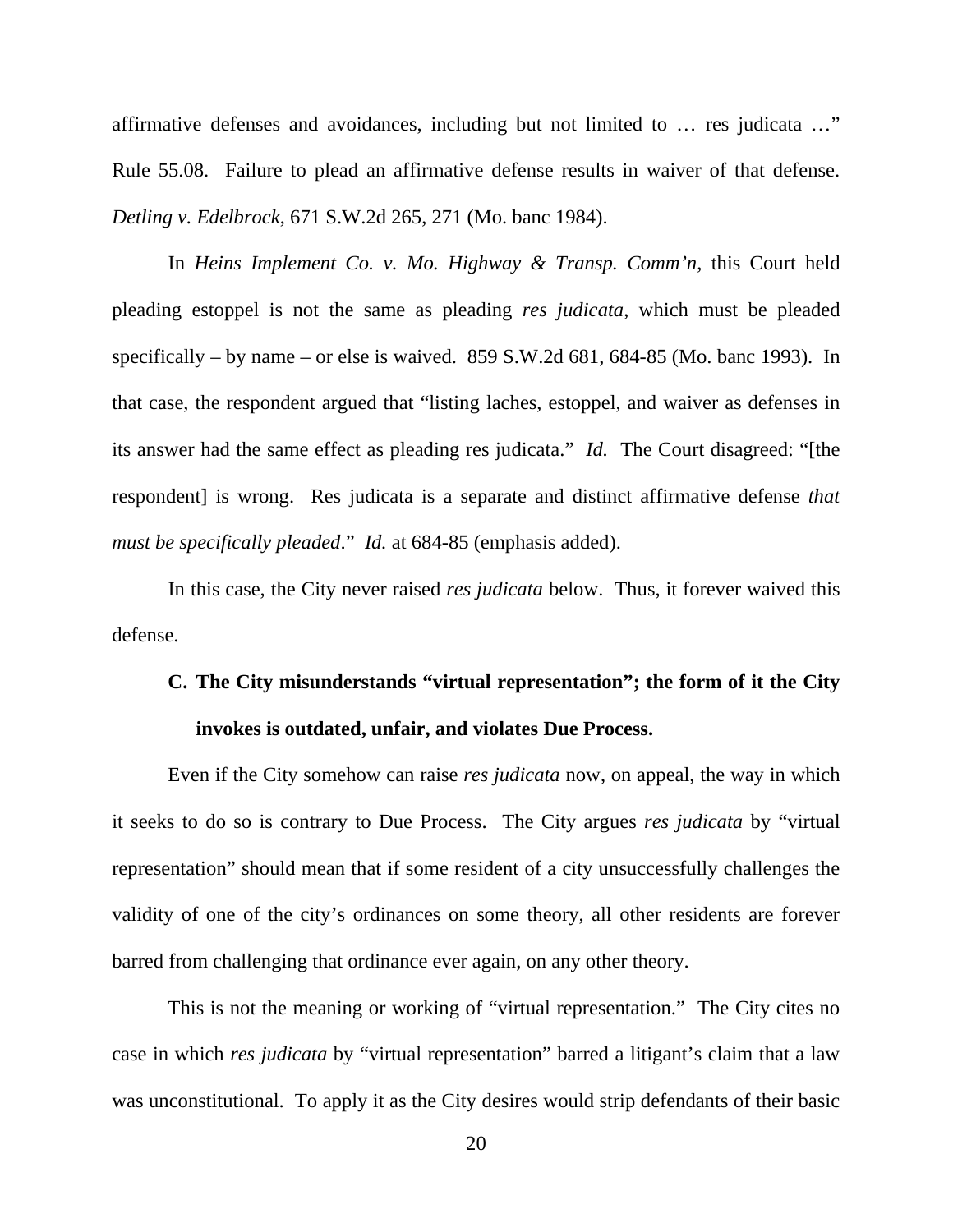right to proffer defenses to a political subdivision's attempt to enforce something contrary to the highest law of the land.

Ms. Sites is the defendant in this case. The City sought to enforce its ordinance against her. In her defense, she responded that the ordinance violates the Special Laws Clause. The City, however, asks this Court to bar Ms. Sites's Constitutional claim because plaintiffs in a previous suit challenged the ordinance on entirely different theories.

"Virtual representation" has never been applied this way in Missouri. Every case the City cites to illustrate this doctrine was one in which it was applied to bar a *plaintiff's* non-Constitutional challenge to a public body's administrative action that earlier had been challenged on the same or similar theories, not a defendant's defense against an allegedly unconstitutional law's enforcement that had never been litigated before. *See Knowlton v. Ripley County Mem. Hosp.*, 743 S.W.2d 132, 134-35 (Mo. App. 1988); *Powell v. City of Joplin*, 73 S.W.2d 408, 410 (Mo. 1934); *Drainage Dist. No. 1 v. Matthews*, 234 S.W.2d 567 (Mo. 1950); *Hixson v. City of Kan. City*, 239 S.W.2d 341, 343-44 (Mo. banc 1951); *Seibert v. City of Columbia*, 461 S.W.2d 808, 811 (Mo. banc 1971). Even the case the City argues is the most "similar," *Sierk v. Reynolds*, 484 S.W.2d 675, 679 and 681 (Mo. App. 1972) (Br. of Respondent 32), was merely a partially repetitive, non-Constitutional challenge to a tax bill by one of the same parties to the original suit. And still, the court in *Sierk* reached the party's claims that were not raised in the earlier suit. *Id.* at 682-83.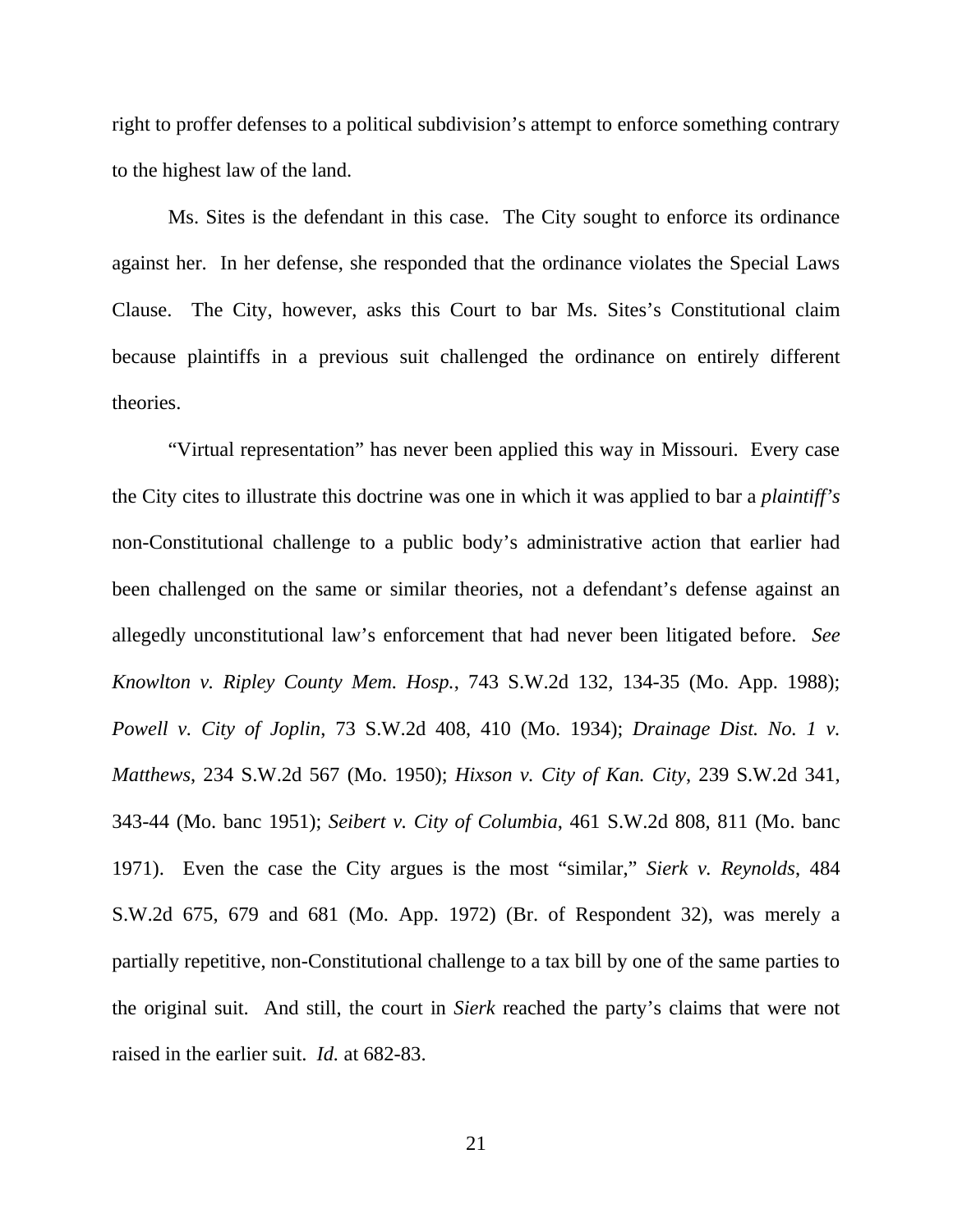The way the City proposes to use "virtual representation" is frightening. If its argument "were taken to its logical conclusion, the fact that the plaintiff in [*Plessy v. Ferguson*, 163 U.S. 537 (1896)], lost would have been enough to preclude the plaintiffs half a century later in [*Brown v. Bd. of Ed.*, 347 U.S. 483 (1954)]." *Tice v. Am. Airlines, Inc.*, 162 F.3d 966, 974 (7th Cir. 1998). Under the City's argument, a grossly unconstitutional law, challenged once unsuccessfully by a plaintiff, never could be challenged again, even in defense, by any resident of the same jurisdiction.

Criminal defendants often challenge the Constitutionality of the law they are charged with having violated, sometimes successfully. *See, e.g., State v. Beine*, 162 S.W.3d 483, 486-88 (Mo. banc 2005). Under the City's reading of "virtual representation," however, woe to those defendants if a civil plaintiff previously challenged the law unsuccessfully. If both the earlier plaintiff and the criminal defendant are Missourians, the plaintiff would have "virtually represented" the defendant, and the defendant's challenge would be barred by *res judicata*.

All the cases the City cites in support of this contention are more than 20 years old. In the more recent cases of *Richards v. Jefferson County*, 517 U.S. 793 (1996), and *S. Cent. Bell Telephone Co. v. Ala.*, 526 U.S. 160 (1999), however, the Supreme Court of the United States specifically held that the City's reading of nonparty claim preclusion violates federal Due Process. And in the very recent case of *Taylor v. Sturgell*, 128 S.Ct. 2161, 2167 (2008), the Supreme Court expressly "disapprove[d] the doctrine of preclusion by 'virtual representation'" and unanimously abolished it from federal law.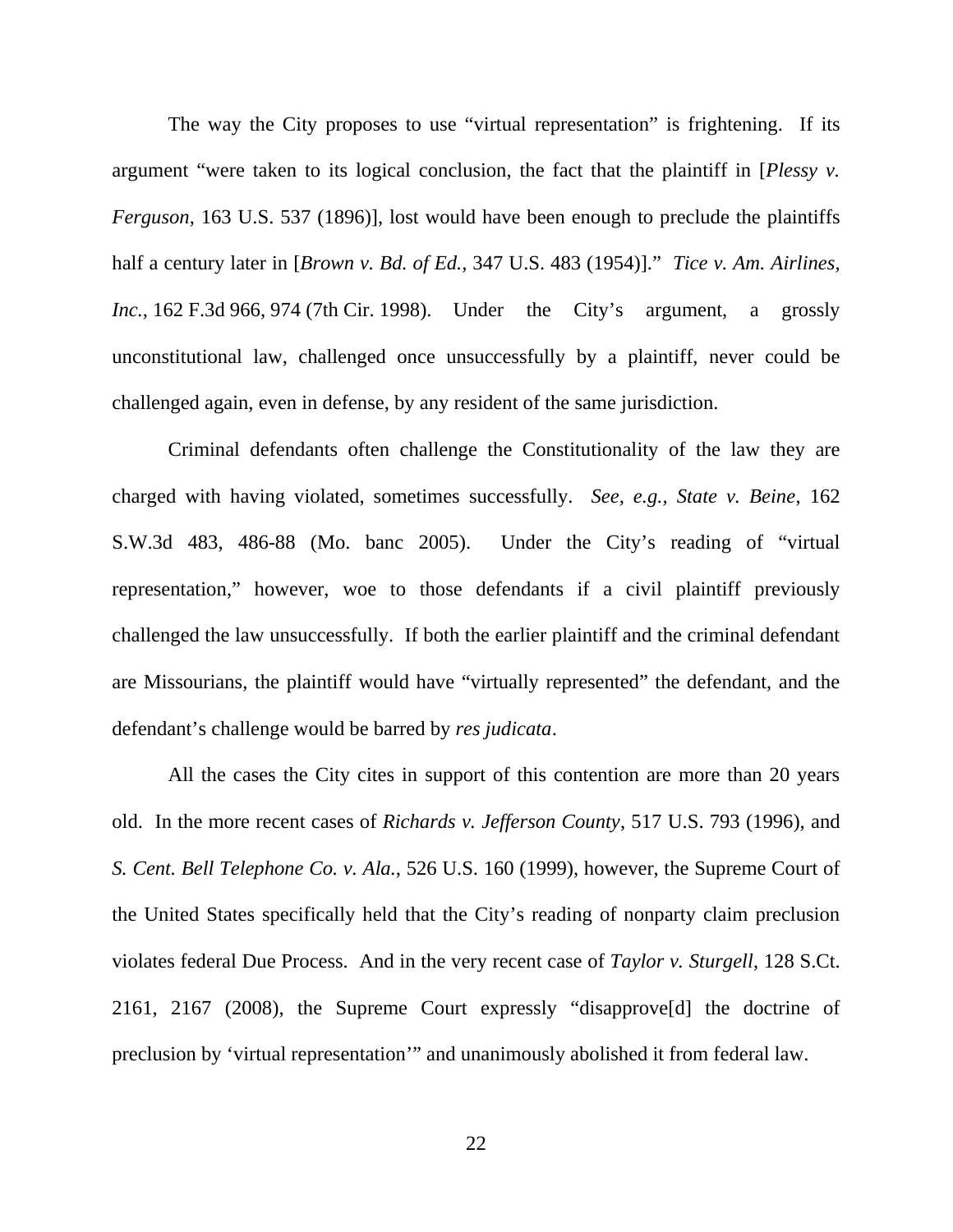*Richards* involved two different Alabama state court cases challenging the validity of a county's tax under various provisions of the Alabama Constitution. In the first, brought by a city and later consolidated for trial with three county residents' separate suit, the Supreme Court of Alabama upheld the tax. *Id.* at 795. Thereafter, a class of all nonfederal employees subject to the county's tax brought a second case, challenging the tax under Due Process and Equal Protection, which were not raised in the first suit. *Id.* The Supreme Court of Alabama held the second suit was precluded by its decision in the first, because there was a "substantial identity of parties." *Id.* at 795-96.

The U.S. Supreme Court disagreed. The Alabama court's holding violated the Due Process rights of the second group of plaintiffs:

[I]n Anglo-American jurisprudence ... one is not bound by a judgment *in personam* in a litigation in which he is not designated as a party or to which he has not been made a party by service of process. This rule is part of our deep-rooted historic tradition that everyone should have his own day in court. As a consequence, a judgment or decree among parties to a lawsuit resolves issues as among them, but it does not conclude the rights of strangers to those proceedings.

Id. at 798 (citations omitted).

The *Richards* plaintiffs could not be barred by the earlier suit brought by others under different theories. The Court squarely rejected the notion that *res judicata* could apply because the later plaintiffs were adequately represented in the earlier suit. *Id.* at

23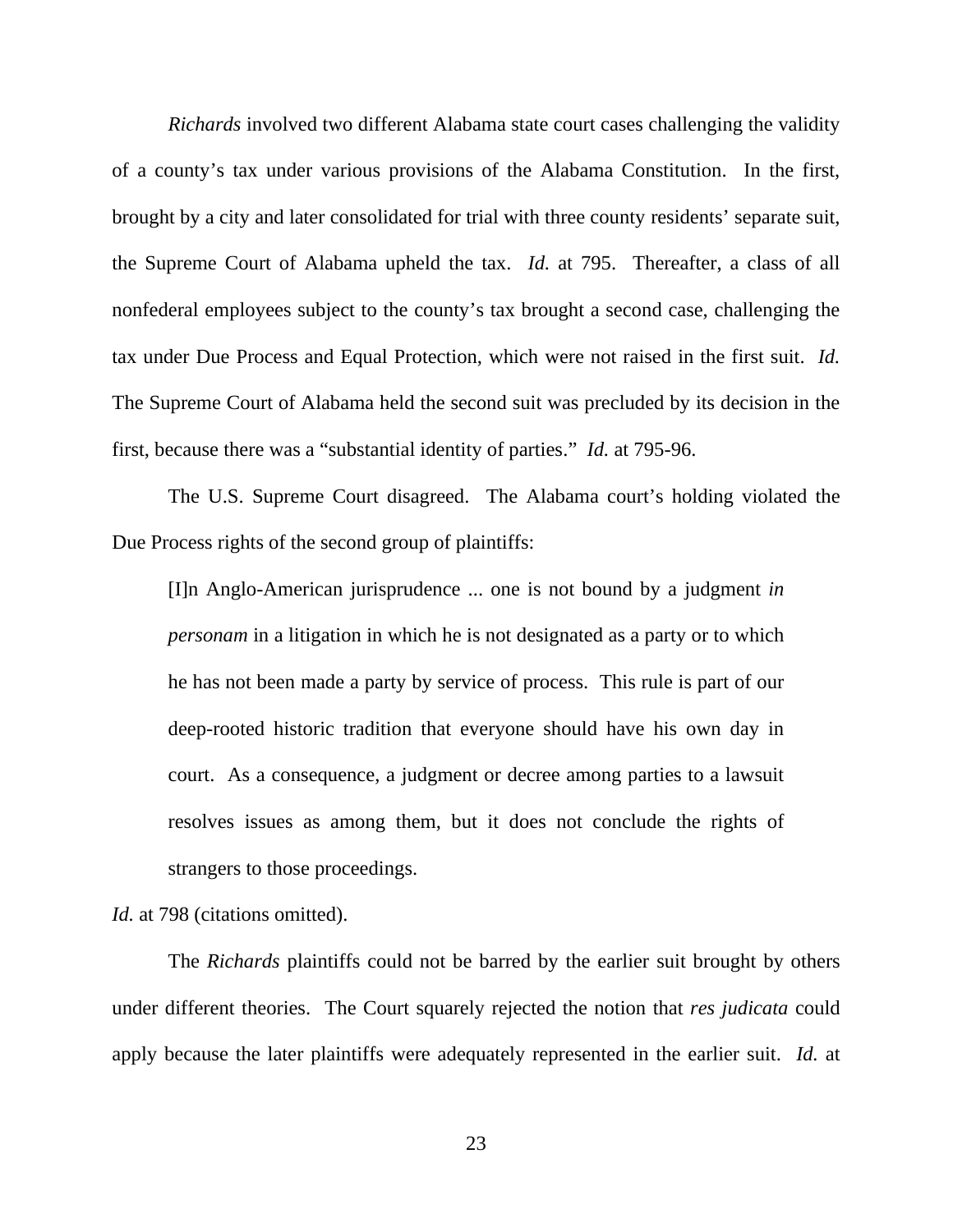798-802. The earlier suit was not on behalf of a class that included the later plaintiffs, and that the city participated in the earlier case was irrelevant. *Id.* at 802-05.

Similarly, Ms. Sites cannot be bound by *Larson* – especially as *Larson* was not a class action and did not involve any claim under the Special Laws Clause. The mere fact that it involved Sullivan and Ordinance No. 2581 cannot be enough for it to preclude Ms. Sites and her different claim.

In *Bell Telephone*, the Supreme Court held even where a nonparty to a previous suit knows of that suit and engages an attorney from it, applying *res judicata* to her in her subsequent, separate suit violates Due Process. 526 U.S. at 167-68. As in *Larson*, in *Bell Telephone* the plaintiffs in the previous suit were not acting as class representatives, and there had been no special procedures to safeguard the interests of absentees, as a class action would have. *Id.* at 168.

Finally, in *Taylor*, the Court held that because "a litigant is not bound by a judgment to which she was not a party," 128 S.Ct. at 2165, as a matter of Due Process virtual representation no longer can preclude a nonparty to a previous suit from litigating even *the same claim* in a subsequent suit. *Id.* at 2178. Rather, any "preclusive effect" of prior litigation should "be determined according to the established grounds for nonparty preclusion." *Id.*

Those six grounds are: (1) agreement to be bound by the previous adjudication; (2) a preexisting legal relationship between the original and new parties, *e.g.*, preceding/succeeding property owners, bailee/bailor, assignee/assignor; (3) the previous case was a class action in which the nonparty was part of the class, or was brought by a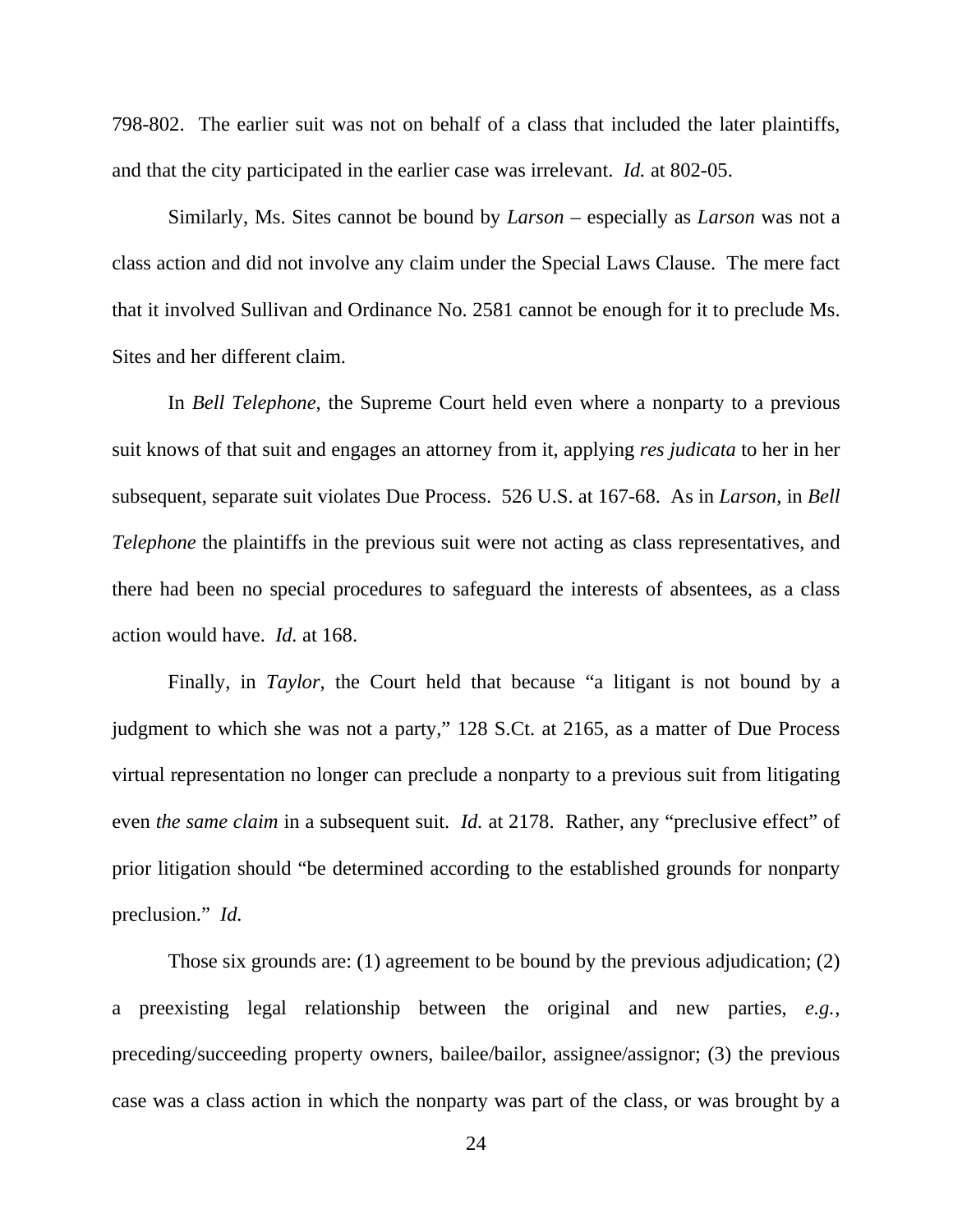fiduciary of the nonparty; (4) the nonparty controlled the prior litigation; (5) the nonparty is a proxy for the previous party; or (6) a special statutory regimen is consistent with Due Process and expressly forecloses successive litigation by non-litigants. *Id.* at 2172-73. None of these grounds are present here. The City's attempt to use "virtual representation" to transcend them is obsolete and inappropriate. *Id.* at 2178.

If the City's misstatement of Missouri's doctrine of "virtual representation" has any lingering validity, the Court should follow the U.S. Supreme Court and abolish preclusion by virtual representation in Missouri. That others challenged the City's ordinance on other theories in *Larson* should have no preclusive effect on Ms. Sites. She was not a party to *Larson*, and her claim was not at issue there. Her right to Due Process trumps the City's antiquated invocation of virtual representation.

### **D. Collateral estoppel does not apply.**

Finally, the City argues Ms. Sites is collaterally estopped from arguing the unreasonableness of the \$3,750 fee, because *Larson* held the City has "a reasonable basis" for the fee (Br. of Respondent 21, 36-38). If the City can re-raise this denied defense, it, too, is without merit.

Ms. Sites does not challenge the "reasonableness" of the City's fee amount. Rather, she challenges whether the fee's subclass is a special law where a general law could be made applicable. As Ms. Sites explained above (pp. 13-14), for a fixed classification to pass muster under the Special Laws Clause, "the mere existence of a rational or reasonable basis for the classification is insufficient." *Sprint Spectrum,* 203 S.W.3d at 184. Instead, there must be "a substantial justification" for using a special law,